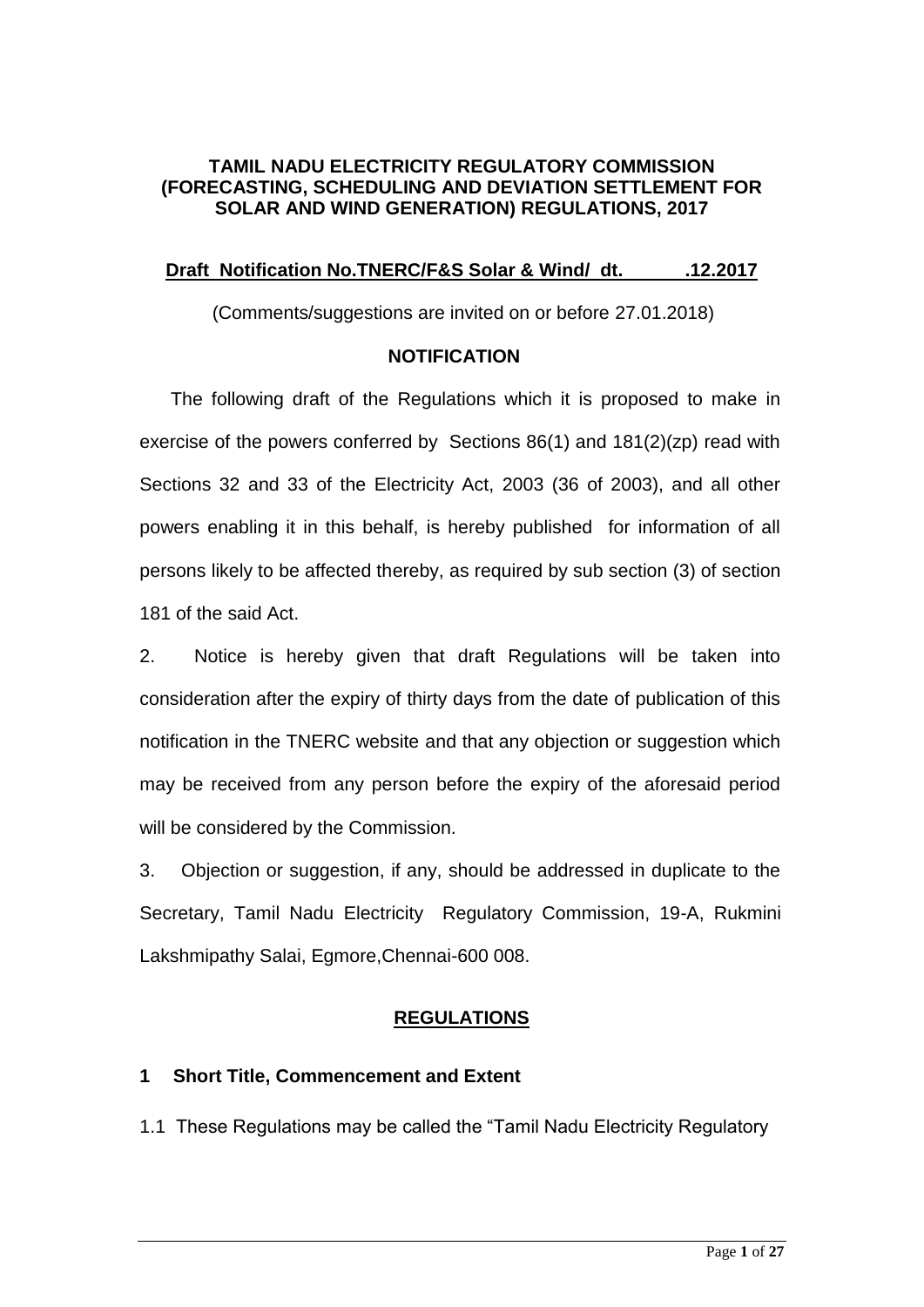Commission (Forecasting, Scheduling and Deviation Settlement and related matters for Solar and Wind Generation) Regulations, 2017".

1.2 These Regulations shall come into force from the date of publication in the Tamil Nadu Government Gazette:

Provided that the Commercial Arrangements specified in these Regulations, and the related provisions regarding Deviation Charges and penalty, shall come into force six months thereafter.

#### **2 Definitions**

- 2.1 In these Regulations**,** unless the context otherwise requires:
	- (a) **"Absolute Error"** means the difference between the scheduled and the actual generation injected by Solar or Wind Energy Generators in relation to their Available Capacity(AvC) in each time block, and may be computed in percentage terms by applying the following formula:

Absolute Error (%) = 100 x  $[Actual Generation - ScheduleGeneration]$ AvC

- (b) **"Act"** means the Electricity Act, 2003 (36 of 2003), as amended from time to time;
- (c) **"Actual Drawal"** in a time block means the electricity drawn by a Procurer, as measured by the interface meters;
- (d) **"Actual Injection/Generation"** in a time block means the electricity generated and injected into the Grid by a Generator, as measured by the interface meters;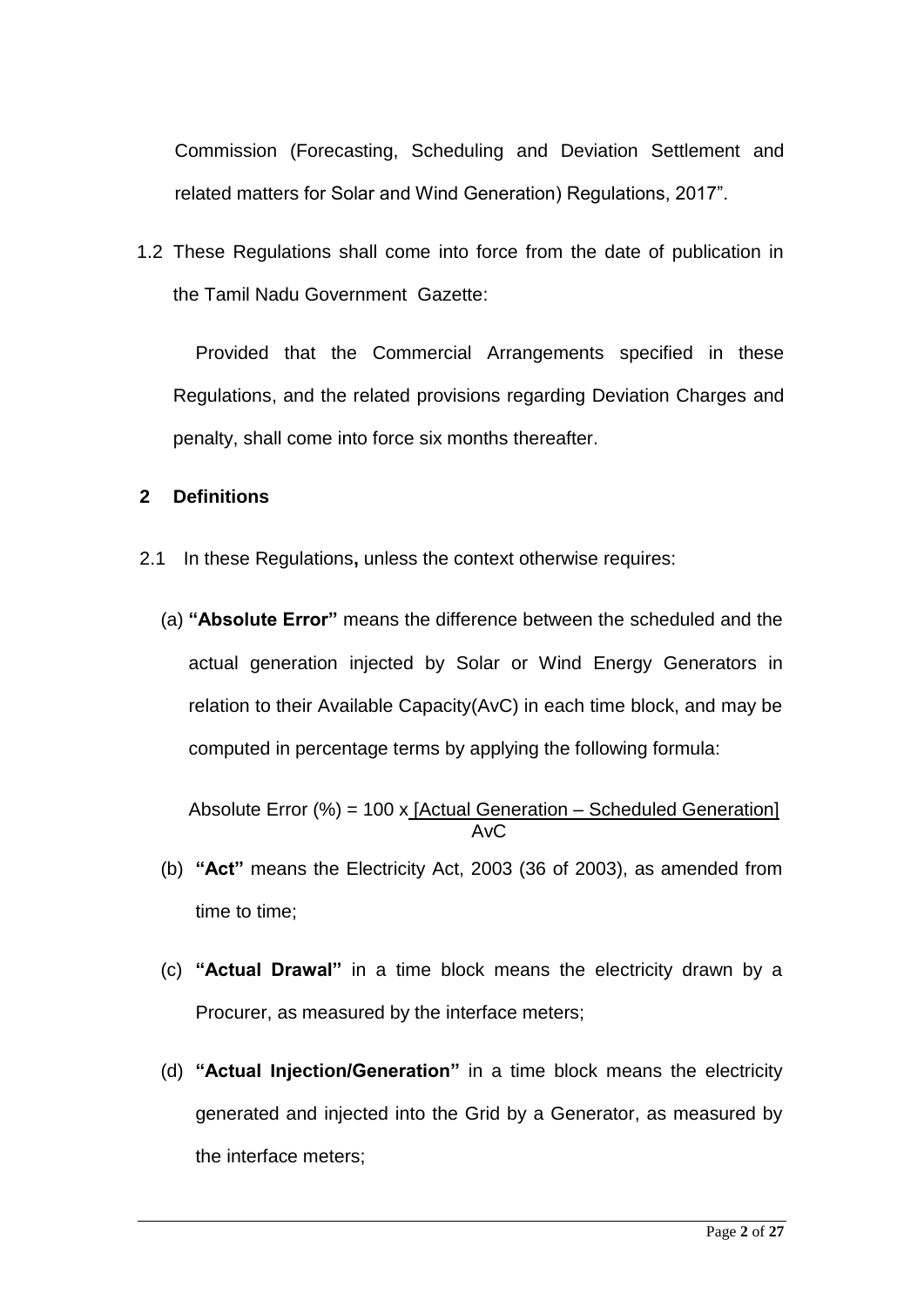- (e) **"Available Capacity" (or "AvC")** of Wind or Solar Energy Generators means the cumulative capacity rating of the Wind turbines, Solar inverters that are capable of generating power in a given time block;
- (f) **"Commission"** means the Tamil Nadu Electricity Regulatory Commission;
- (g) **"De-Pooling"** means the disaggregation and apportionment of the deviations and the applicable charges among the Generators at a Pooling Sub-Station;
- (h) **"Deviation"** in a time block means the difference between the actual injection of energy and scheduled generation;
- (i) **"Forecasting"** means the projection of likely future electricity generation based on scientific analysis of meteorological data and other relevant parameters;
- (j) **"Gaming"** in relation to these regulations, shall mean an intentional mis-declaration of available capacity or schedule by any generator in order to make an undue commercial gain through Charges for Deviation.
- (k) **"Grid Code"** means the State Grid Code specified by the Commission under Section 86(1) (h) of the Act;
- (l) **"Indian Electricity Grid Code" (or "IEGC")** means the Grid Code specified by the Central Electricity Regulatory Commission under Section 79(1)(h) of the Act;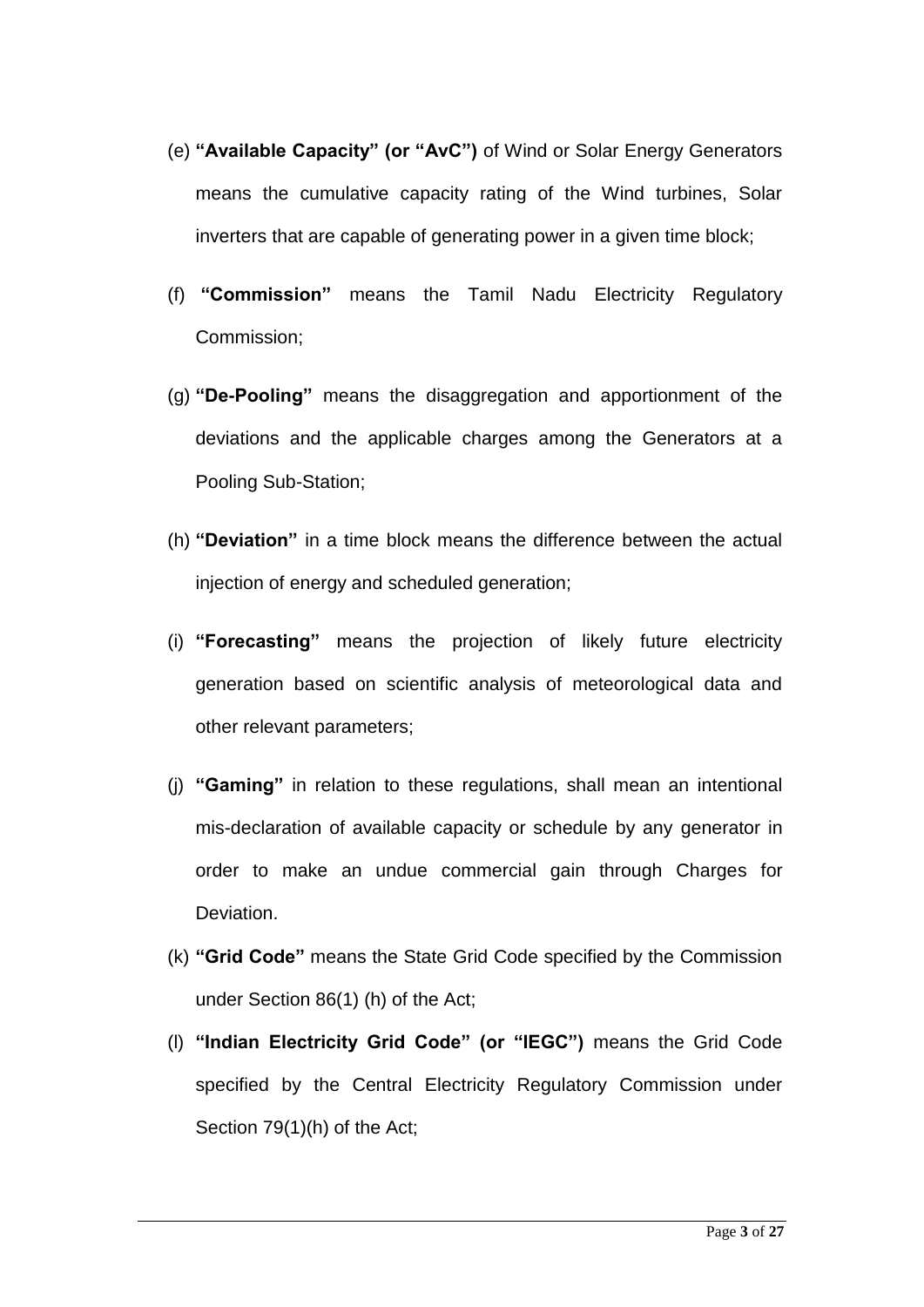- (m)**"Interface Meter"** shall have the same meaning as in the Regulations of the Central Electricity Authority governing the installation and operation of Meters;
- (n) **"Inter-connection point"** means the interface point of a generation facility with the transmission or distribution system; and shall mean, in relation to a Wind or Solar Energy facility, the line isolator on the incoming feeder on the Low Voltage (LV) side of the Pooling Sub-Station;
- (o) **"Pooling Sub-Station"** means a Sub-Station consisting of a step-up transformer and associated switchgear to the Low Voltage (LV) side of which several Wind or Solar Energy Generators are connected:

Provided that, where a Generating Unit is connected through a common or an individual feeder terminating at a Sub-Station of a Distribution Licensee, or the State Transmission Utility, such Sub-Station shall be treated as the Pooling Sub-Station for such Wind or Solar Energy Generator for the purposes of these Regulations;

- (p) **"Procurer"** means a person, including a Distribution Licensee, Trading Licensee or an Open Access consumer, procuring electricity through a transaction scheduled in accordance with the Regulations governing Open Access;
- (q) **"Qualified Co-ordinating Agency" (or "QCA")** means the agency appointed by the Wind or Solar Energy Generators connected to a Pooling Sub-Station, or by an individual Generator connected directly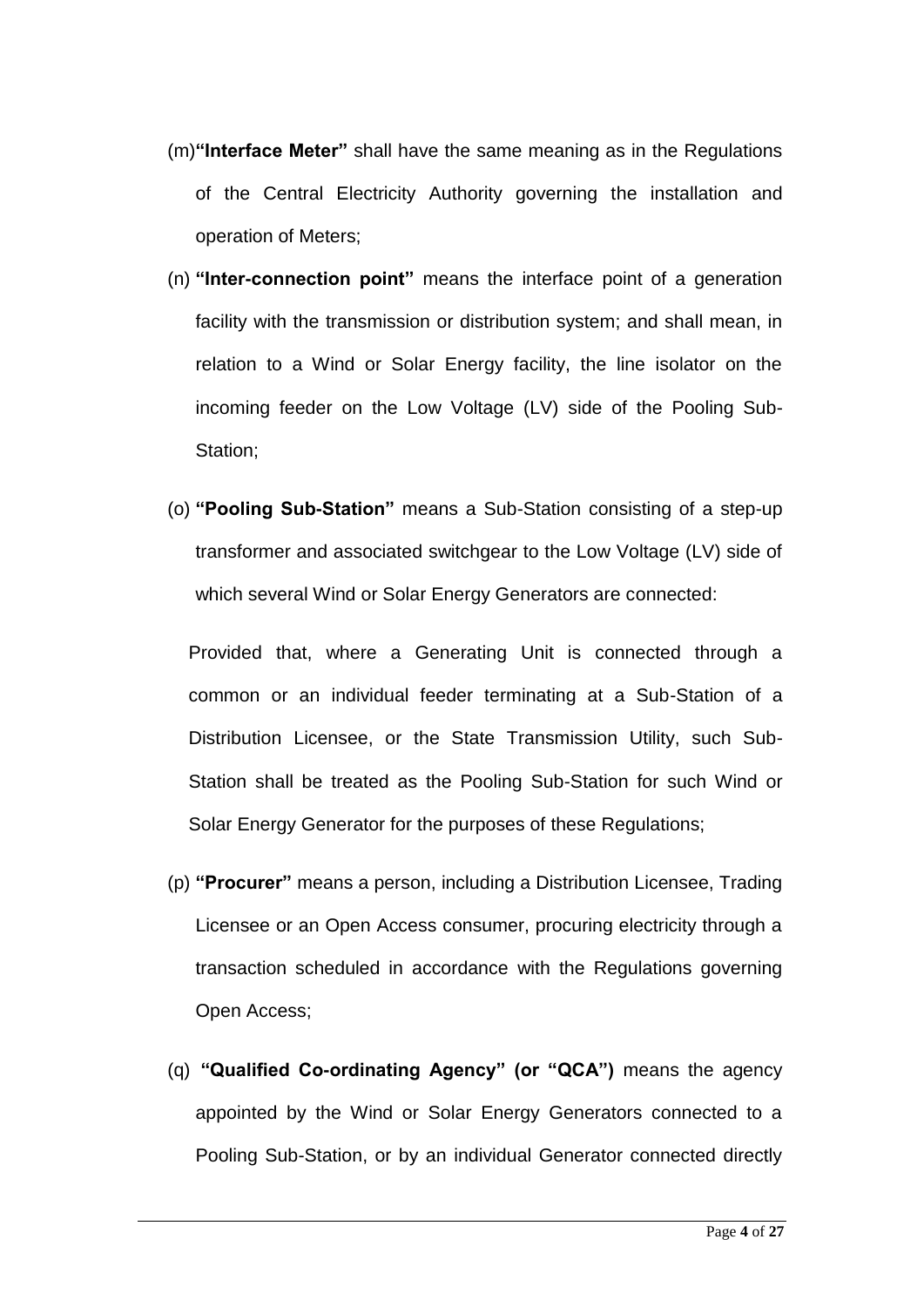to a Sub-Station, to perform the functions and discharge the obligations specified in these Regulations;

- (r) **"Scheduled Generation"** for a time block or other time period, means the Schedule of generation in MW or MWh ex-bus provided by the State Load Despatch Centre;
- (s) **"Scheduled Drawal"** for a time block or other time period means the Schedule of despatch in MWh ex-bus provided by the State Load Despatch Centre;
- (t) **"State Deviation Pool Account (Wind and Solar)"** means the State Account for receipts and payments on account of deviations by Procurers, including Wind and Solar Energy Generators;
- (u) **"State Entity"** means such person who is in the SLDC control area and whose metering and energy accounting is done at the State level;
- (v) "**State Load Despatch Centre" (or "SLDC")** means the Load Despatch Centre of Tamil Nadu established under Section 31(1) of the Act and responsible for coordinating the scheduling of the State Entities in accordance with the provisions of the State Grid Code;
- (w)**"Time block"** means a period of 15 minutes or any such shorter duration as may be notified by Central Commission and State Commission for which specified electrical parameters and quantities are recorded by a Special Energy Meter, with the first time block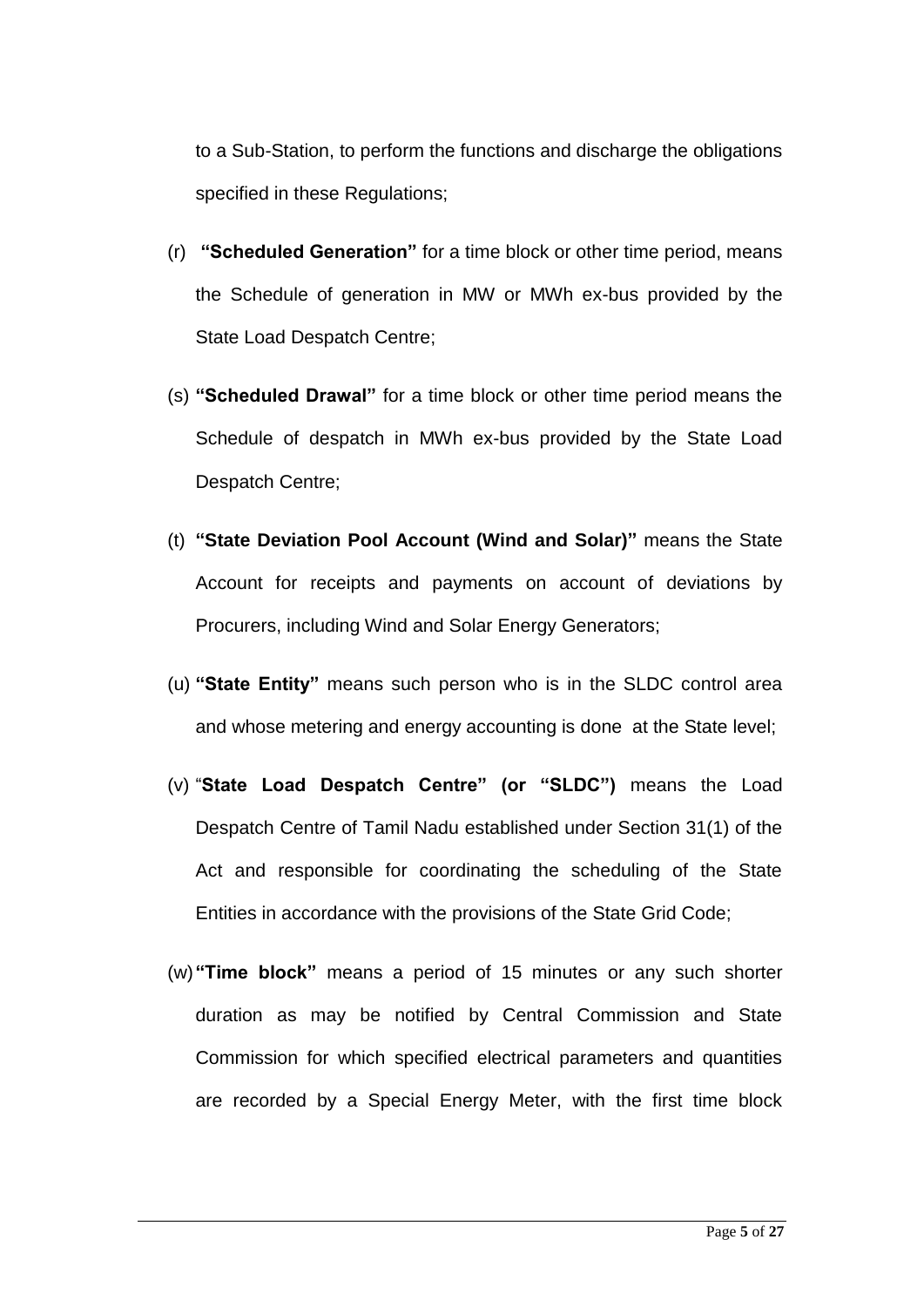starting at 00.00 hrs., or such other period as the Commission may stipulate.

Words or expressions used and not defined in these Regulations shall have the meaning assigned to them in the Act, or the Rules or other Regulations framed thereunder.

### **PART A**

#### **GENERAL**

### **3 Objective**

- 3.1.These Regulations are intended to facilitate Grid integration of Wind and Solar energy generated in Tamil Nadu while maintaining Grid stability and security as envisaged under the State Grid Code and the Act, through forecasting, scheduling and a mechanism for the settlement of deviations by such Generators.
- 3.2.In order to maintain system security, stability and reliability, the SLDC shall take into consideration the forecasts of Wind and Solar generation for Week-Ahead, Day-Ahead and intra-Day operations and scheduling, and longer term forecasts for its planning.
- 3.3.The SLDC shall make use of the flexibility provided by conventional Generating Units and the capacity of inter-Grid tie-lines to accommodate Wind and Solar energy generation to the largest extent possible subject to Grid security.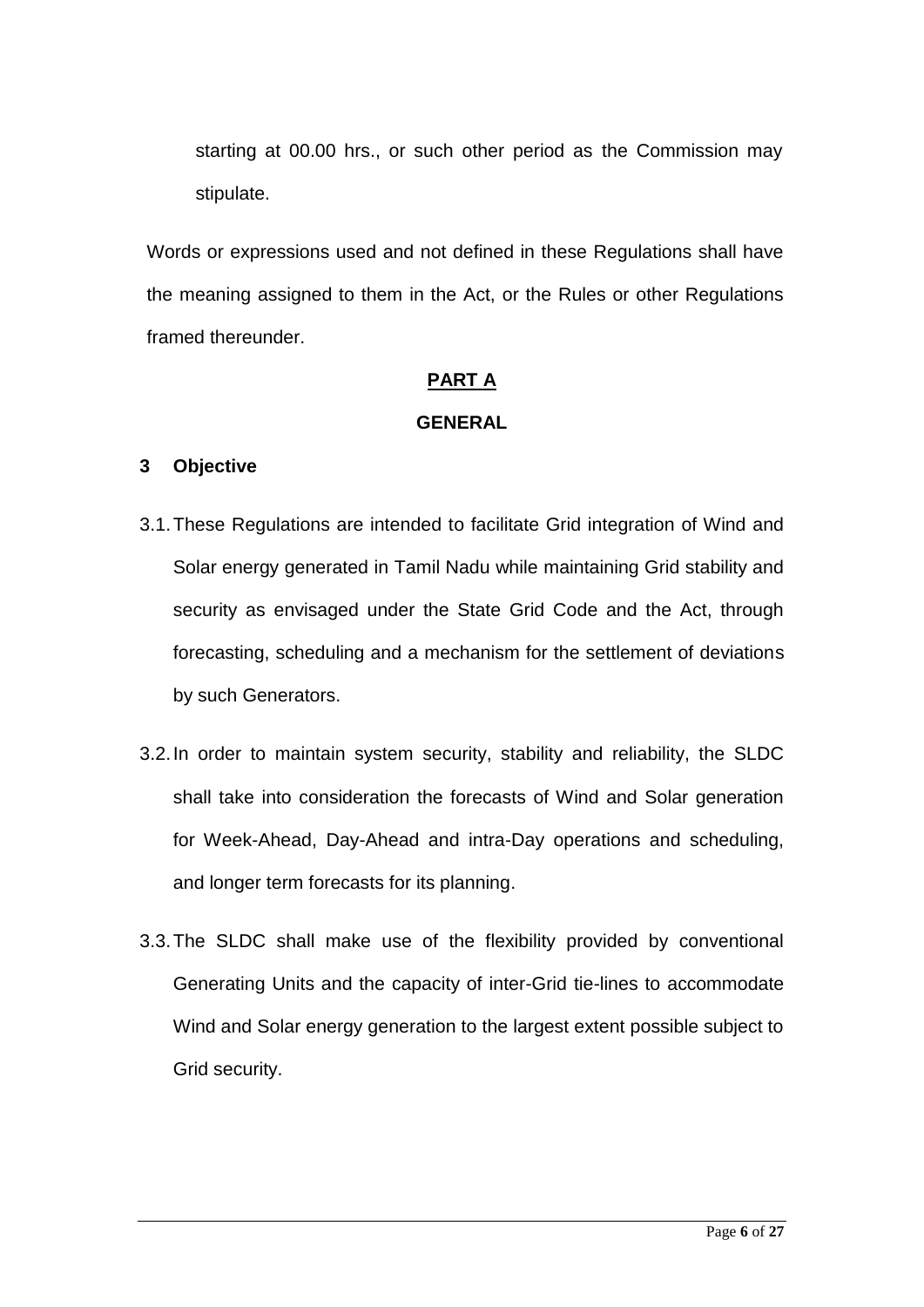## **4 Applicability**

- 4.1 These Regulations shall apply to all Wind and Solar Energy Generators (excluding Rooftop PV Solar power projects) in Tamil Nadu connected to the Intra-State Transmission System or Distribution System, including those connected through Pooling Sub-Stations, and using the power generated for self-consumption or sale within or outside the State:
- 4.2 The Commission shall review these Regulations after two years, or earlier if it considers necessary.

## **PART B**

# **TECHNICAL ARRANGEMENTS: FORECASTING AND SCHEDULING CODE**

#### **5 Forecasting and Scheduling Code**

- 5.1.This Forecasting and Scheduling Code specifies the methodology for Day-Ahead scheduling of Wind and Solar Energy Generators connected to the intra-State Transmission Network (Transmission and Distribution system), its revisions on a one and a half hourly basis, and the treatment of their deviations from such Schedules.
- 5.2.The Wind and Solar Energy Generators at each Pooling Sub-Station shall appoint a QCA:

Provided that an individual Generator not connected to a Pooling Sub-Station may opt to be its own or appoint a separate entity as its QCA.

5.3.The QCA shall be treated as a State Entity.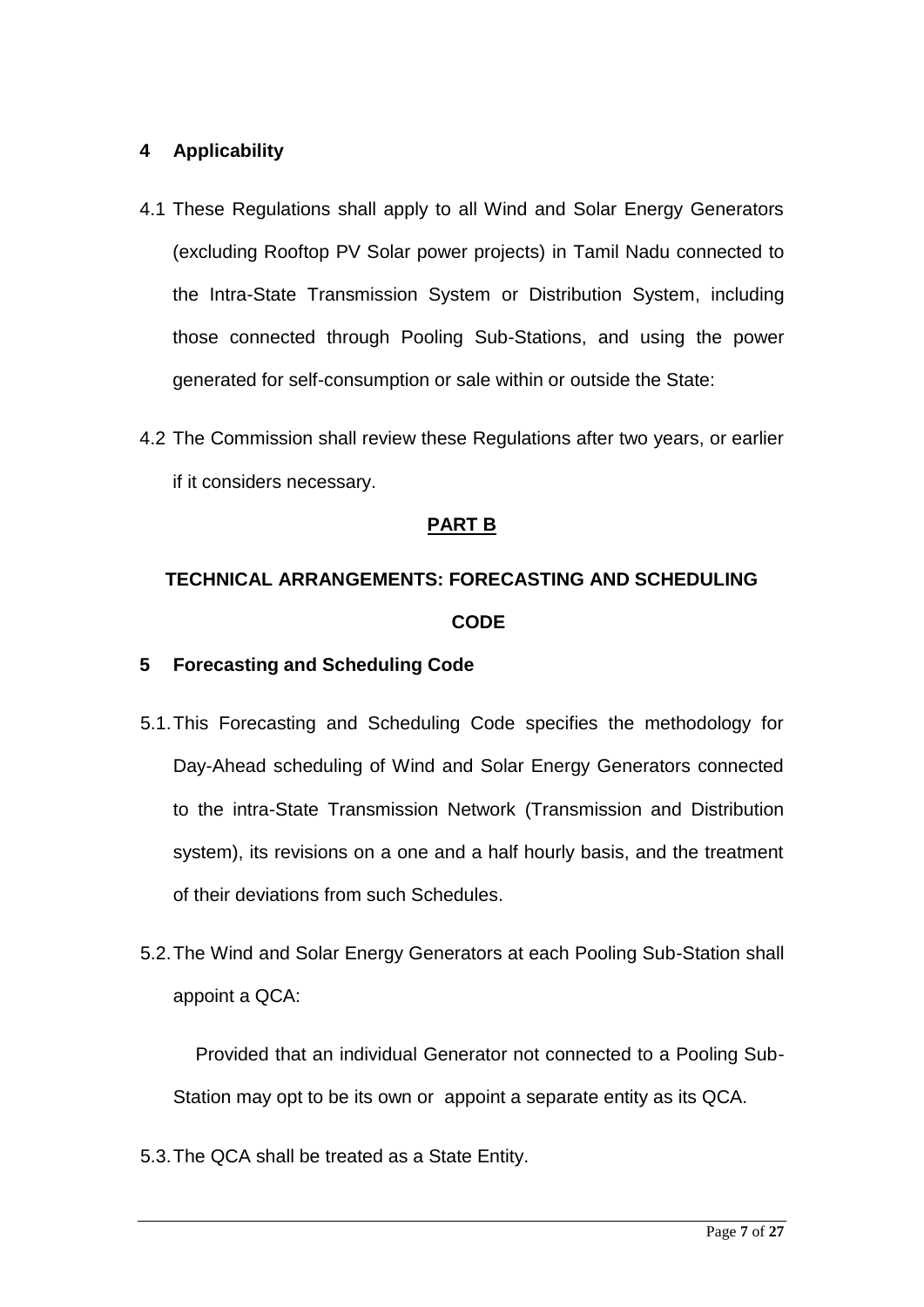- 5.4.Every QCA shall be registered with the SLDC in accordance with the Detailed Procedure prescribed in pursuance of Regulation 5.21.
- 5.5.Notwithstanding the appointment of a QCA, the onus of complying with the relevant provisions of these Regulations shall remain that of the concerned Generators, and the commercial and other arrangements between them and their QCA shall be governed by their inter-se agreements or terms of engagement.
- 5.6.The QCA shall be appointed by the Generators for the purposes specified in these Regulations, including but not limited to the following:

a) Meter reading and data collection and its communication, and coordination with the Distribution Licensees, the SLDC and other agencies;

b) De-pooling of amounts payable on behalf of the constituent Generator of the Pooling Sub-Station from the State Deviation Pool account and settling them with each Generator;

c) Settlement of the Deviation Charges specified in these Regulations with the SLDC on behalf of the Generators.

- 5.7.The QCA shall be the single point of contact between the SLDC and its Generators for the purposes of these Regulations.
- 5.8.The QCA shall furnish the technical specifications of the Generators whom it represents to the SLDC in the prescribed format, at the time of its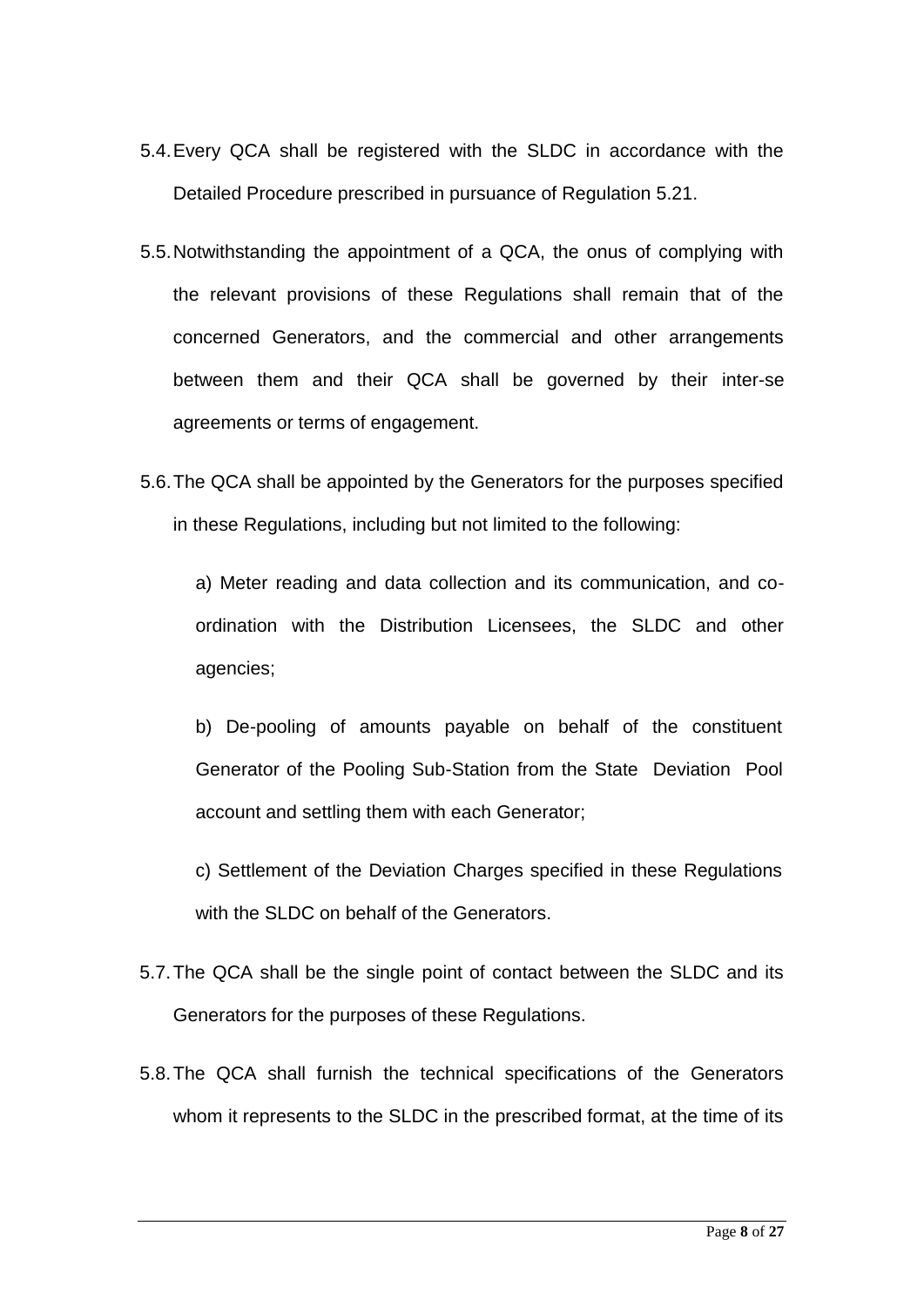registration or within such period thereafter as may be stipulated by the SLDC in its Detailed Procedure, and when there is a change in these specifications.

- 5.9. The QCA shall provide real-time data relating to the power system output and parameters and weather-related data, as may be required, real-time to the SLDC.
- 5.10. Meters shall be installed for energy accounting in accordance with the relevant provisions of the Central Electricity Authority (CEA) Regulations governing metering, along with telemetry /communication and Data Acquisition Systems for the transfer of information to the SLDC by the QCA.
- 5.11. The QCA shall furnish to the SLDC the aggregated forecasts relating to its Wind and Solar Energy Generators connected to the intra-State Transmission network, with details of their Availability.
- 5.12. The SLDC shall also undertake forecasting of the Wind and Solar energy generation expected to be injected into the intra-State Transmission network at each location, by engaging forecasting agencies if required, so as to enable it to better plan for the balancing resources required for secure Grid operation.
- 5.13. The QCA shall aggregate the Schedules of all Generators connected to a Pooling Sub-Station and communicate them to the SLDC.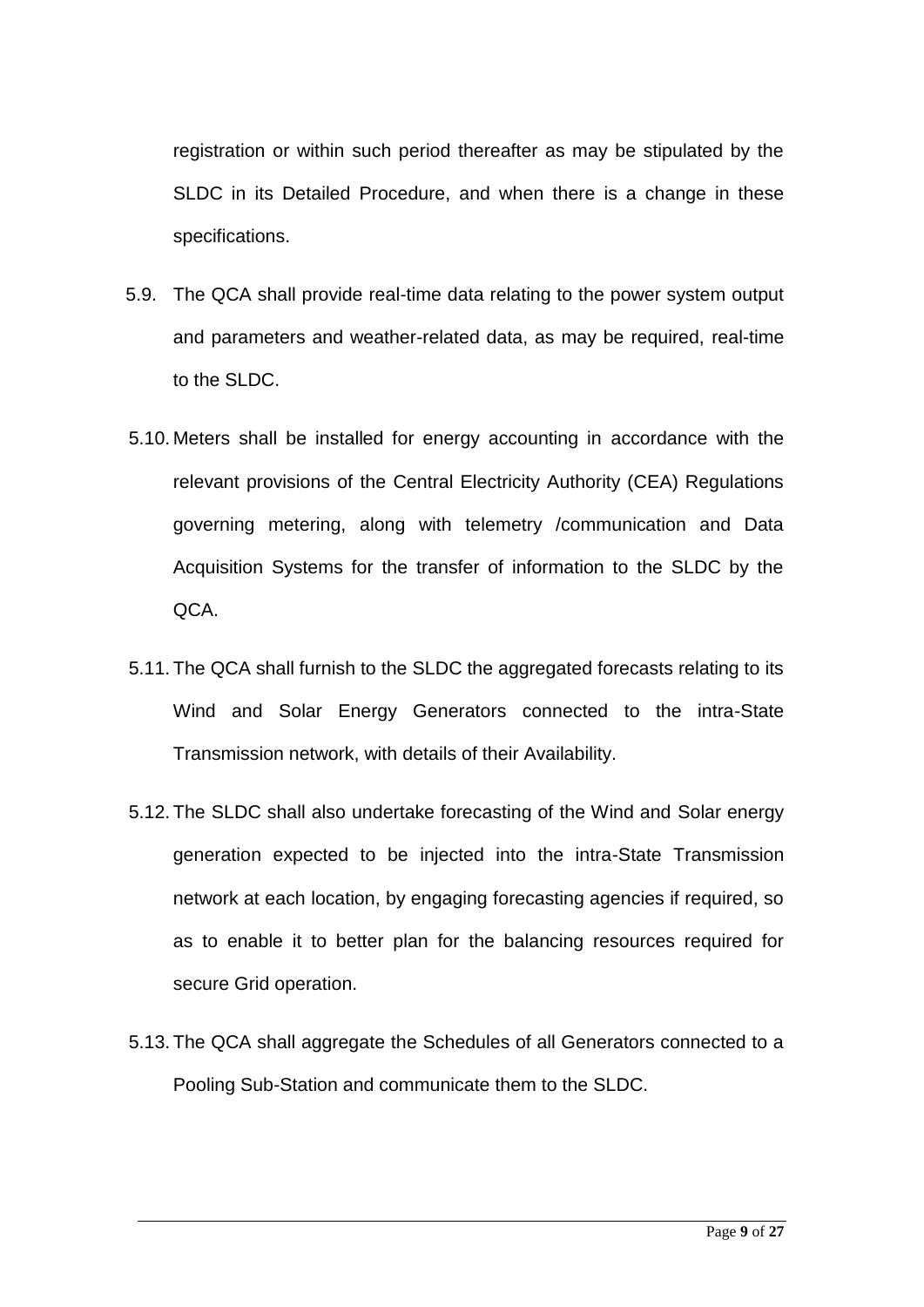- 5.14.No Wind or Solar energy generation shall be considered for despatch by the SLDC if it is not scheduled by the QCA on behalf of the Generators in accordance with the provisions of these Regulations.
- 5.15. The QCA may adopt the forecast of the SLDC for preparing its Schedule or provide SLDC with a Schedule based on its own forecast, which shall be the reference Schedule for the purposes of deviation determination and settlement:

Provided that, if the QCA opts to adopt the forecast of the SLDC, the consequences of any error in such forecast which results in deviations from scheduling shall be borne by the concerned Generators through their QCA.

- 5.16. The SLDC shall recover such charges as may be approved by the Commission for providing its forecasting services to the QCA and the amount so recovered shall be treated as 'other income' in the Aggregate Revenue Requirement of the SLDC for the determination of its Fees and Charges.
- 5.17. The QCA shall provide to the SLDC a Day-Ahead and a Week-Ahead Schedule for each Pooling Sub-Station or each stand-alone Generating Station, as the case may be, to enable it to assess the Availability of energy and the margin available in the State Grid.
- 5.18. The Day-Ahead Schedule shall comprise the Wind or Solar energy generation to be scheduled in each 15-minute time block starting from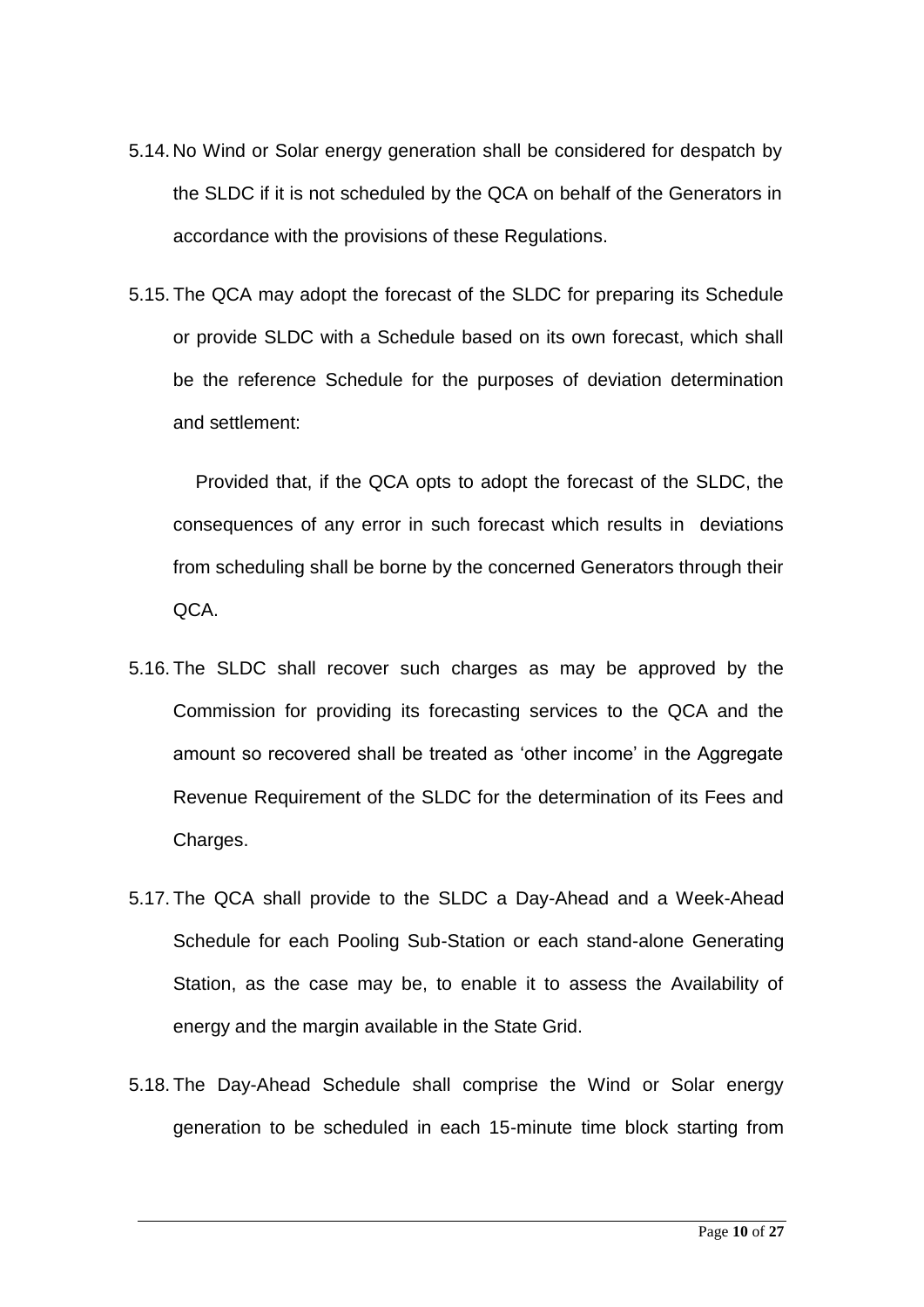00:00 hours of the following day, and for all 96 time blocks of that day; and the Week-Ahead Schedule shall contain the same information for the next seven days.

5.19. a) The QCA may revise the Schedule of Generators connected to the Intra-State Transmission Network (excluding collective transactions) by giving advance notice to the SLDC.

b) Such revisions shall be effective from the  $4<sup>th</sup>$  time block following the time block in which notice was given.

c) There may be one revision for each time slot of one and half hours starting from 00.00 hours of a particular day, subject to a maximum of 16 revisions during the day.

- 5.20. Wind energy generators shall provide time block wise banked energy withdrawal schedule and allocations to captive users on weekly basis. The schedule for the first week at the start of the billing cycle shall be provided seven days before the commencement of the billing cycle.
- 5.21 The plan for data telemetry, formats of forecast submission and other modalities and requirements shall be stipulated in the Detailed Procedure to be submitted by the SLDC within two months, which the Commission shall endeavour to approve within a month thereafter.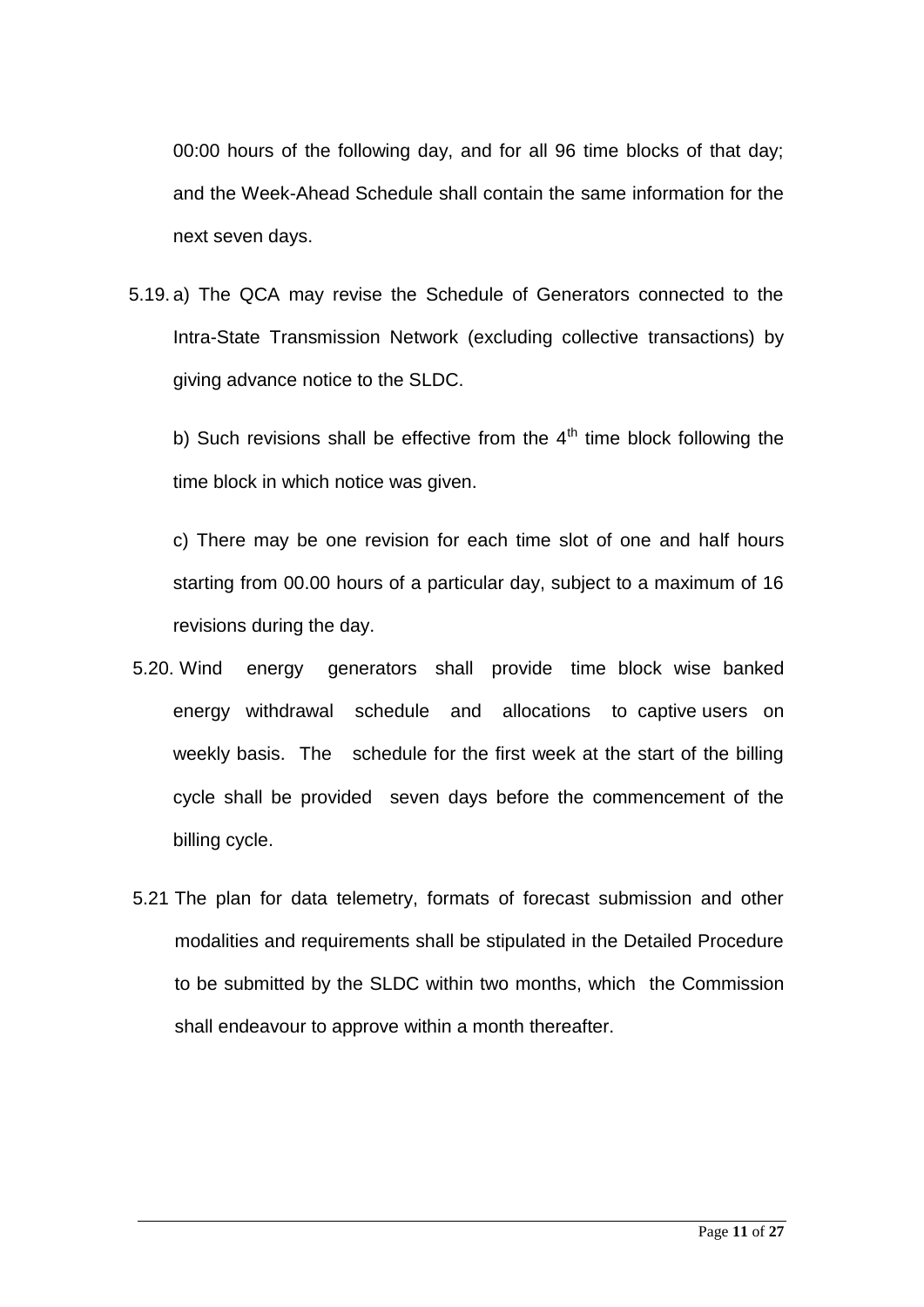## 5.22 **The Detailed Procedure shall address the following aspects**

- a) The procedure and requirements, including the payment of fees and penalties, for the registration and de-registration of QCAs by the SLDC.
- b) The information and data, and the formats, required by the SLDC from the QCAs and to be provided by the SLDC to them.
- c) The mode and protocol of communication for exchange of information and data between the QCAs and the SLDC.
- d) The guidelines for energy and deviation accounting of Wind and Solar energy transactions under the State energy accounting framework, with illustrative examples, in accordance with the principles specified in these Regulations.
- e) The mechanism for monitoring compliance of the Forecasting and Scheduling Code by the QCAs.
- f) The default conditions in the State Pool Settlement by QCAs and their treatment.
- 5.23 The commercial impact of deviations from Schedules based on the forecasts shall be borne by the Generators through their QCAs.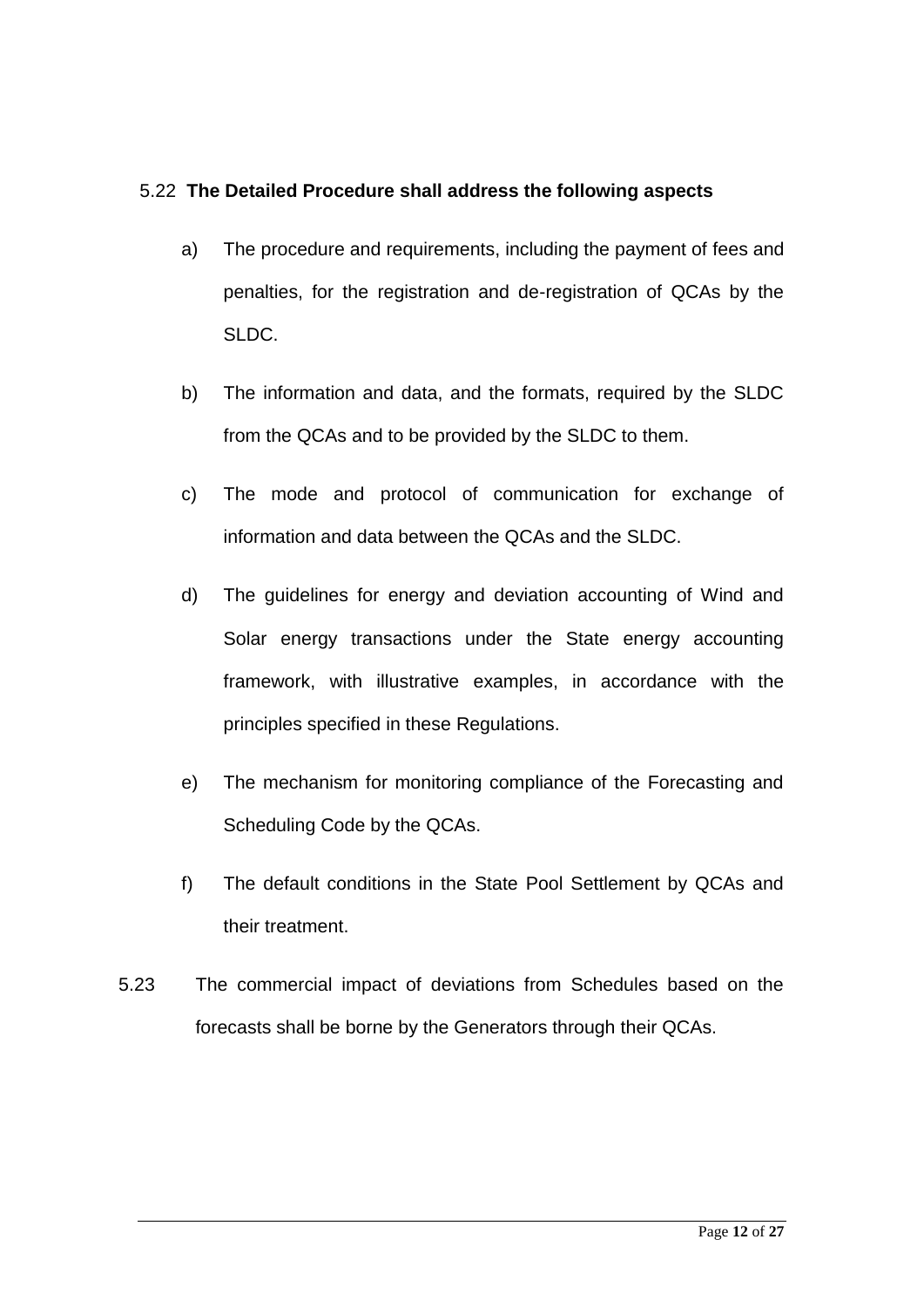## 5.24 **Treatment to the Gaming**

(a) Any intentional mis-declaration of Available Capacity to the SLDC for its own undue commercial gain or that of a Generator shall be considered as gaming and shall constitute a breach of these Regulations.

(b) Upon identification of gaming by SLDC, the QCA shall be liable to pay a penalty of three times the Deviation Charges that would have been applicable had the Available Capacity been correctly declared.

(c) The amount of penalty shall be payable by the QCA to the State Deviation Settlement Mechanism (DSM) Pool, through the SLDC.

(d) The SLDC may, after giving due notice and as stipulated in the Detailed Procedure, cancel the registration of the QCA upon repeated events of mis-declaration.

## **6 Principles of appointment of QCA**

- 6.1.The Generators at a Pooling Sub-Station may appoint one amongst themselves or any other entity as a QCA.
- 6.2.The QCA shall be appointed with the approval of at least 51% of the Generators at a Pooling Sub-Station, in terms of their combined installed capacity.

Provided that QCA may undertake forecasting and scheduling at feeder level;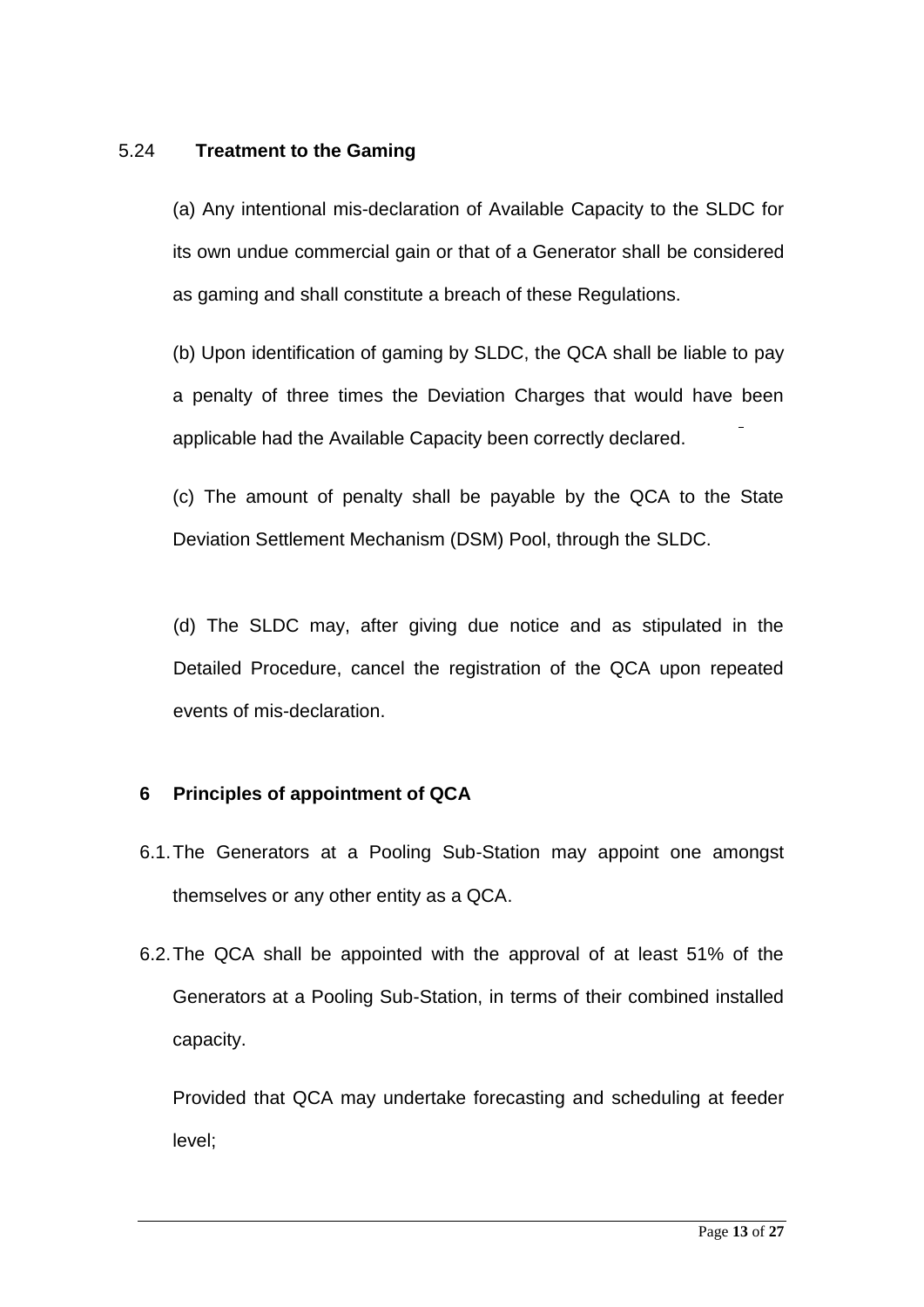- 6.3.The Generators shall satisfy themselves that the QCA is technically and financially competent to undertake on their behalf the functions and discharge the obligations specified in these Regulations.
- 6.4.The terms of engagement of the QCA shall include provisions on the following aspects:
	- a) The respective roles and responsibilities of the QCA and Generators;
	- b) The metering, billing and energy accounting arrangements;
	- c) The modalities for recovery of Deviation Charges from the Generators and their settlement, including the principles for de-pooling;
	- d) The payment security mechanism and related provisions;
	- e) The events of default and their mitigation.

# **PART C**

## **COMMERCIAL ARRANGEMENTS**

## **7 Deviation Settlement for Intra-State Transactions**

7.1 The sale of power within Tamil Nadu by Solar and Wind Energy Generators connected to the Intra-State Transmission Network shall be settled by the Procurers on the basis of their actual generation, whereas the Deviation Settlement shall be undertaken as specified in these Regulations.

A Generator who deviates from its given Schedule shall be liable to pay a Deviation Charge under the provisions of these Regulations.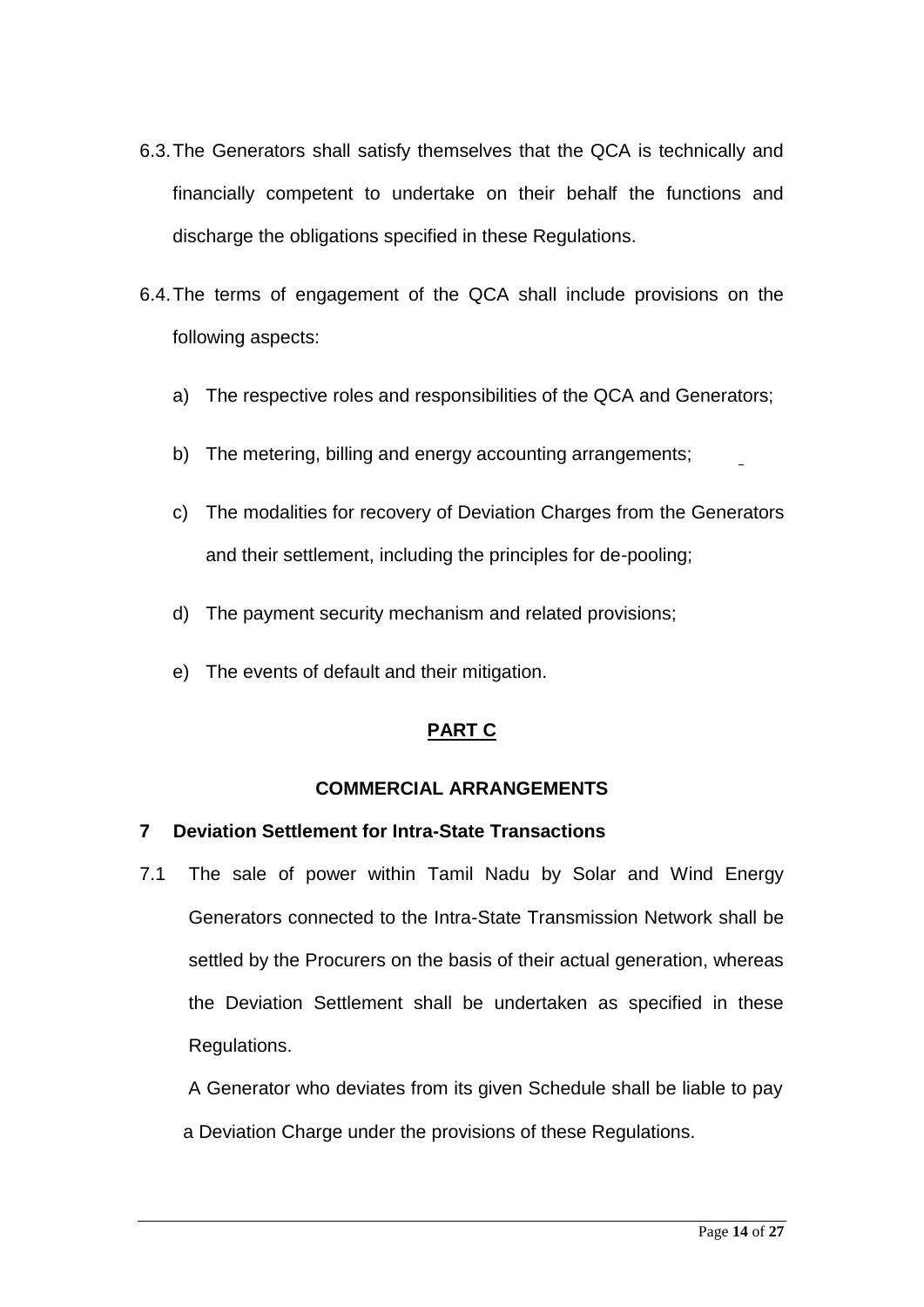7.2 In respect of sale or self-consumption of power within Tamil Nadu, if the actual injected generation of a stand-alone Generator or the aggregate of such generation at a Pooling Sub-Station, as the case may be, differs from the scheduled generation, the Deviation Charge for the excess or shortfall shall be payable by the QCA to the State Deviation Pool Account, through the SLDC, as specified in Table 1 below:

**Table 1: Deviation Charge for under- or over-injection, for sale or selfconsumption of power within Tamil Nadu**

| S.N<br>$\mathbf{O}$ . | <b>Absolute Error in</b><br>%age terms in<br>15-minute time<br>block | <b>Deviation Charge payable to State DSM Pool</b>                                                                                                                                                                     |
|-----------------------|----------------------------------------------------------------------|-----------------------------------------------------------------------------------------------------------------------------------------------------------------------------------------------------------------------|
| 1                     | $\epsilon$ = 10%                                                     | <b>None</b>                                                                                                                                                                                                           |
| 2                     | $>10\%$ but $\leq=20\%$                                              | At Rs. 0.50 per unit                                                                                                                                                                                                  |
| 3                     | $>20\%$ but $\leq 30\%$                                              | At Rs. 0.50 per unit for the shortfall or excess<br>beyond 10% and upto $20%$ + Rs. 1.00 per unit for<br>the balance energy beyond 20% and upto 30%                                                                   |
| 4                     | $>30\%$                                                              | At Rs. 0.50 per unit for the shortfall or excess<br>beyond 10% and upto $20%$ + Rs. 1.00 per unit for<br>the shortfall or excess beyond 20% and up to 30%<br>+ Rs. 1.50 per unit for the balance energy beyond<br>30% |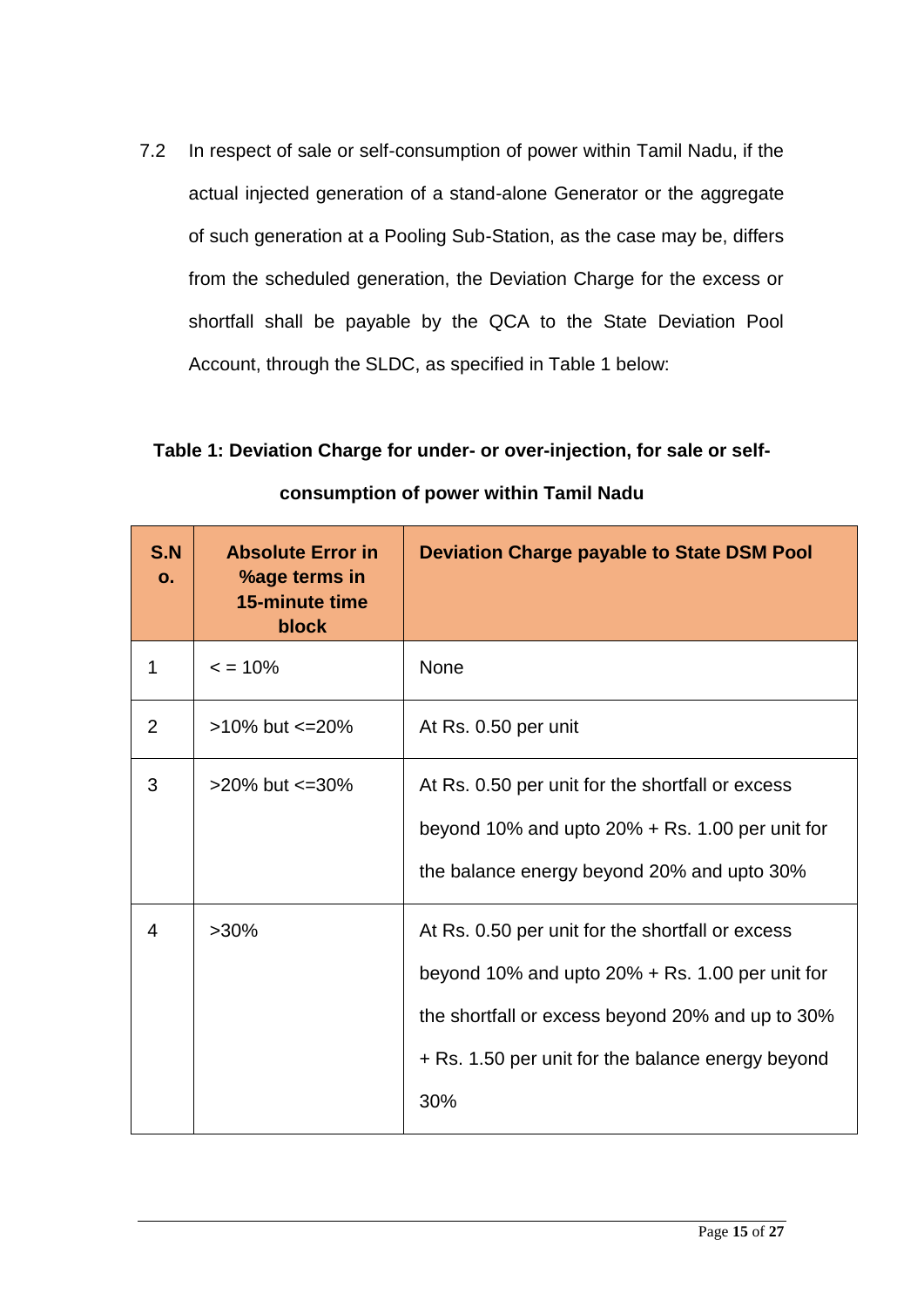- 7.3. The SLDC and the QCA shall maintain records and accounts of the time block-wise Schedules, the actual generation injected and the deviations, for the Pooling Sub-Station and the individual Generators separately.
- 7.4. The QCA shall undertake de-pooling of the energy deviations and the Deviation Charges against each Generator at the Pooling Sub-Station as specified in Regulation 16.
- 7.5. The QCA shall undertake the settlement of the Deviation Charges with the SLDC on behalf of the concerned Generators.

### **8 Deviation Settlement for Inter-State Transactions**

- 8.1 The sale or self-consumption of power outside Tamil Nadu by Solar and Wind Energy Generators connected to the Intra-State Transmission system or Distribution system shall be settled by the Procurers on the basis of their scheduled generation.
- 8.2 Inter-State transactions at a Pooling Sub-Station shall be permitted only if the concerned Generator is connected through a separate feeder.
- 8.3 The Generator shall submit, through the QCA, a separate Schedule for its energy generation, in accordance with these Regulations, to the SLDC and the concerned Regional Load Despatch Centre (RLDC).
- 8.4 The SLDC shall prepare the deviation settlement account for such Generator on the basis of measurement of the deviation in the energy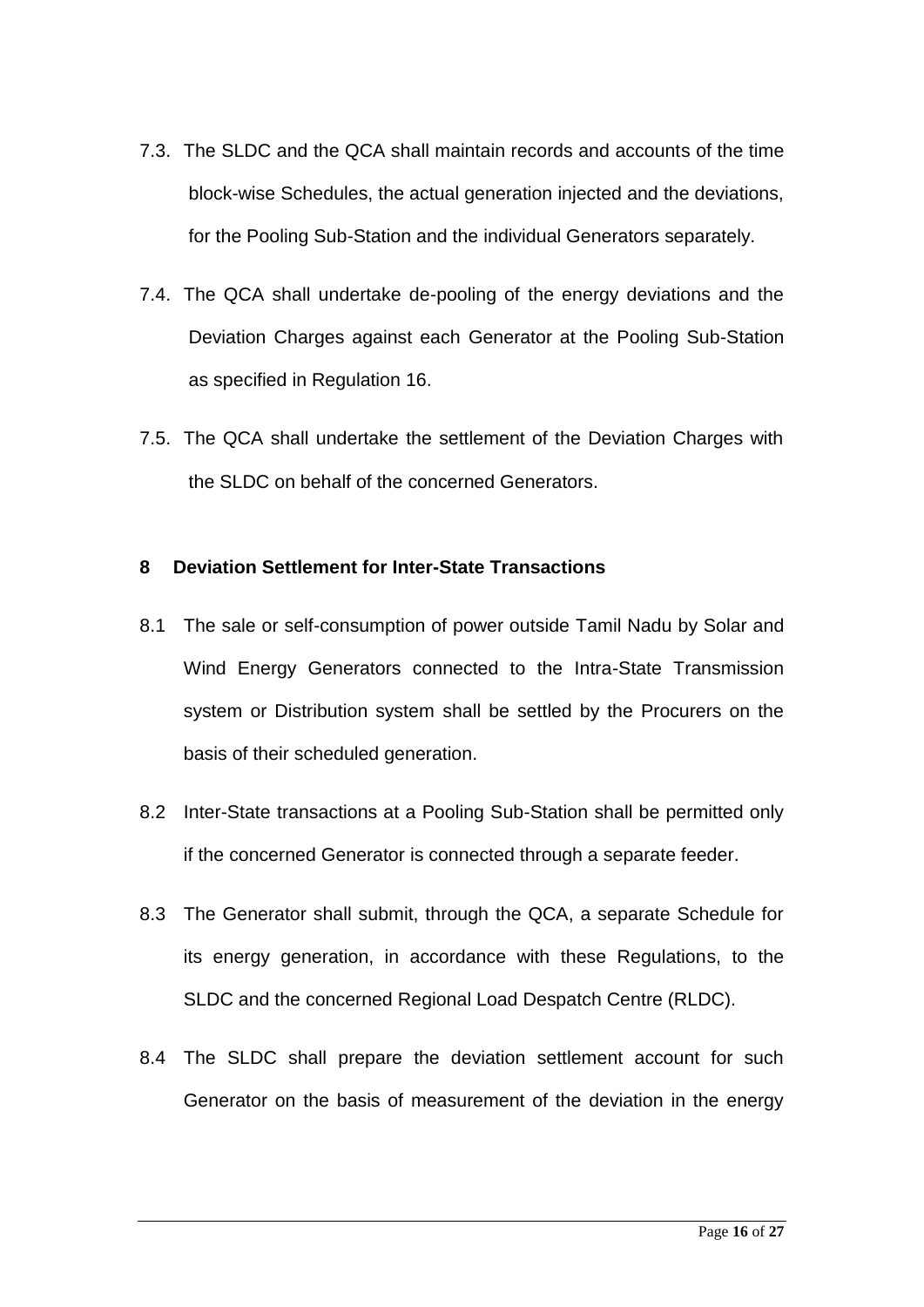injected and its impact at the State periphery. Excess injection over the schedule shall not be accounted for.

- 8.5 The Generator shall pay the Deviation Charges applicable within Tamil Nadu in case of deviations in the State DSM Pool, the consequences of such deviation at the Inter-State level being governed by the CERC Regulations governing the Deviation Settlement Mechanism and related matters.
- 8.6 The Deviation Charges for under-injection by Generators connected to the Intra-State Transmission Network and selling or consuming power outside Tamil Nadu shall be as specified in the **Annexure** to these Regulations, the accounting for which shall be done by the SLDC.

# **9 Deviation Settlement for Inter- and Intra-State Transactions: other provisions**

- 9.1 Deviations in respect of Inter-State and Intra-State transactions shall be accounted for separately at each Pooling Sub-Station.
- 9.2 The SLDC shall provide separate energy and Deviation Accounts for Inter-State and Intra-State transactions to the QCA, who shall settle the Deviation Charges with the concerned Generators.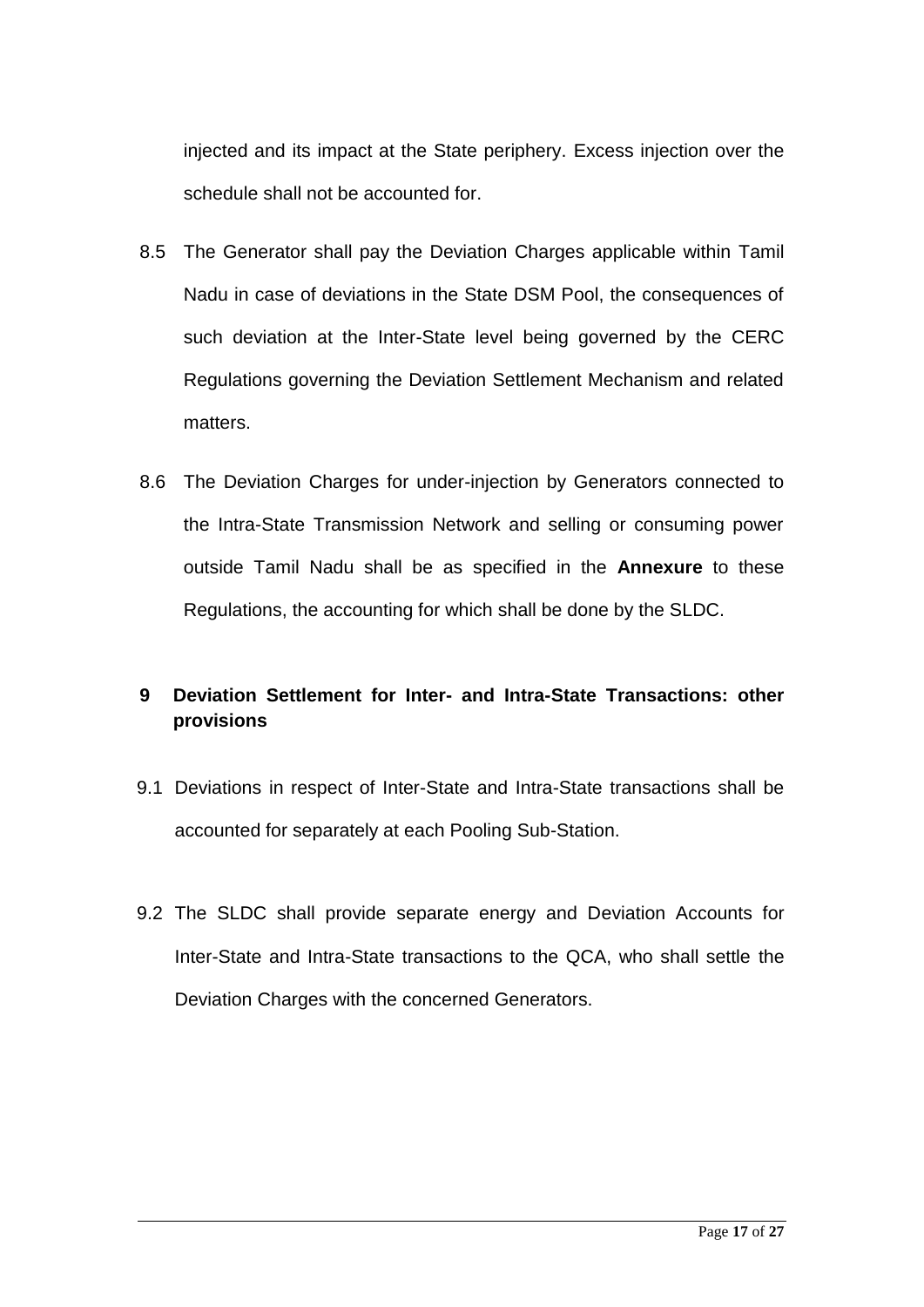## **PART D**

## **IMPLEMENTATION ARRANGEMENTS**

#### **10 Implementation Procedure**

#### 10.1 **Metering**

- 10.1.1 Every Pooling Station shall have a Special Energy Meter (SEM) capable of recording the energy in time blocks as specified in the CEA Regulations governing metering.
- 10.1.2 The QCA shall furnish weekly meter readings to the SLDC by 00.00 hours on the Thursday of the previous week, in addition to the data provided to the Supervisory Control and Data Acquisition (SCADA) Centre, for the purpose of energy accounting under these Regulations.

#### 10.2 **Energy Accounting**

The energy accounting shall be undertaken on the basis of the data recorded by the SEM referred to in Regulation 10.1.

#### **11 Communication between QCA and SLDC**

- 11.1 The Detailed Procedure prescribed by the SLDC shall set out the protocol for communication and exchange of information between the QCA and the SLDC, including but not limited to the following aspects:
	- a) Communication of the Day-Ahead, Week-Ahead Schedule and intra-Day schedule and any revisions to the SLDC.
	- b) Communication of the real-time generation at the Pooling Sub-Station or by the stand-alone Generator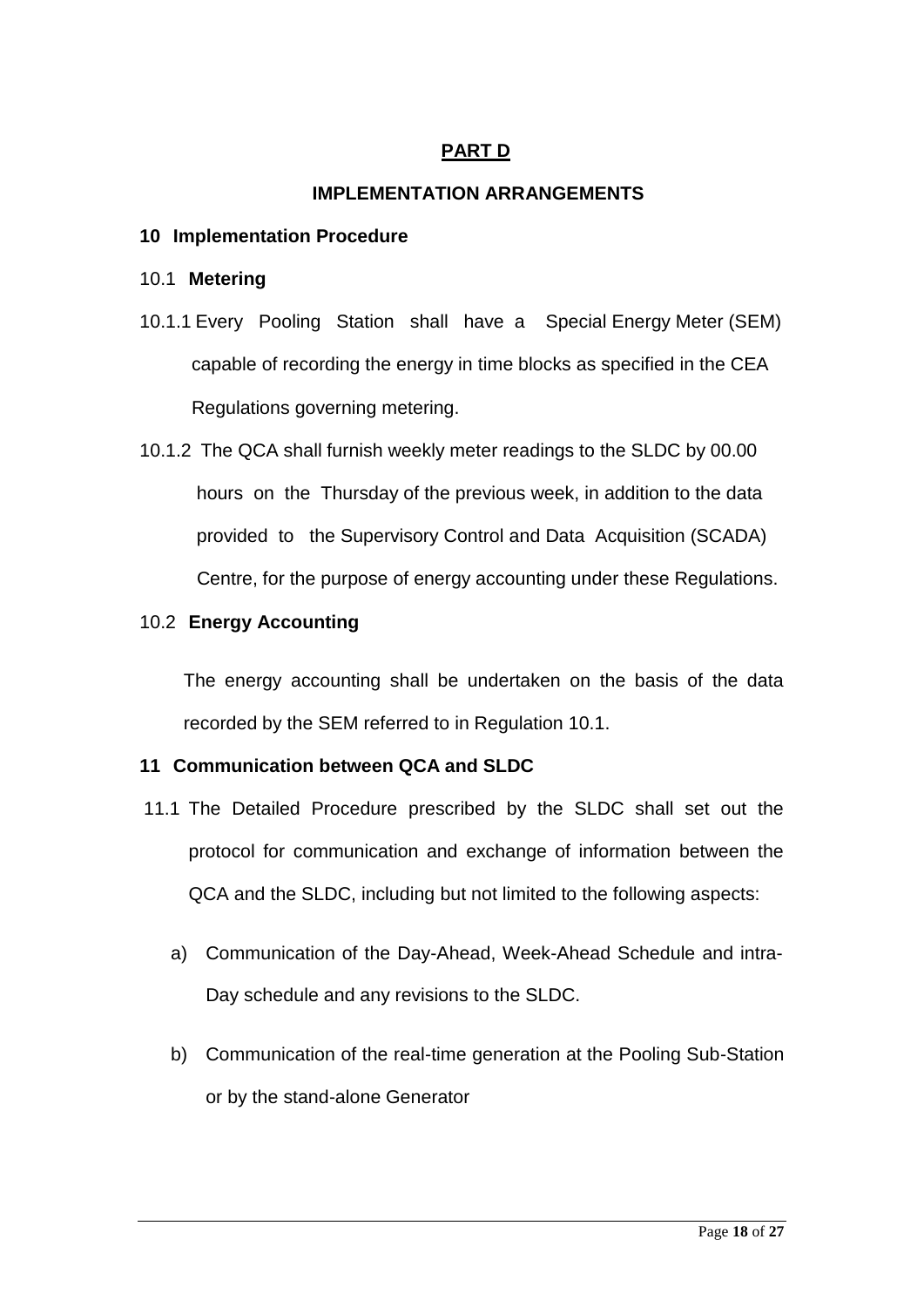- c) Communication of Grid constraints and curtailments by the SLDC to the QCA.
- 11.2 The SLDC shall equip itself with the necessary Information Technology (IT)-enabled communication platform and software for communication between it and the QCA.
- 11.3 The QCA shall provide the IT-enabled communication software log-in details to enable the SLDC to access live data of all Schedules and deviations and facilitate the timely billing and payment of Deviation Charges.
- 11.4 The IT-enabled communication platform and software should enable the SLDC and QCA to exchange information, including but not limited to the following:
	- i. Generator outages and their reasons;
	- ii. Deviation Charges payable by the QCA;
	- iii. Site characteristics and details of the Wind Turbines, Solar Inverters, etc.;
	- iv. Schedules and generation handled by the QCA.

## **12 Deviation Accounting**

- 12.1 The methodology for deviation settlement for the State shall be as follows:
- a) The Deviation Charges payable or receivable for the State as a whole at the State periphery shall first be computed by the SLDC.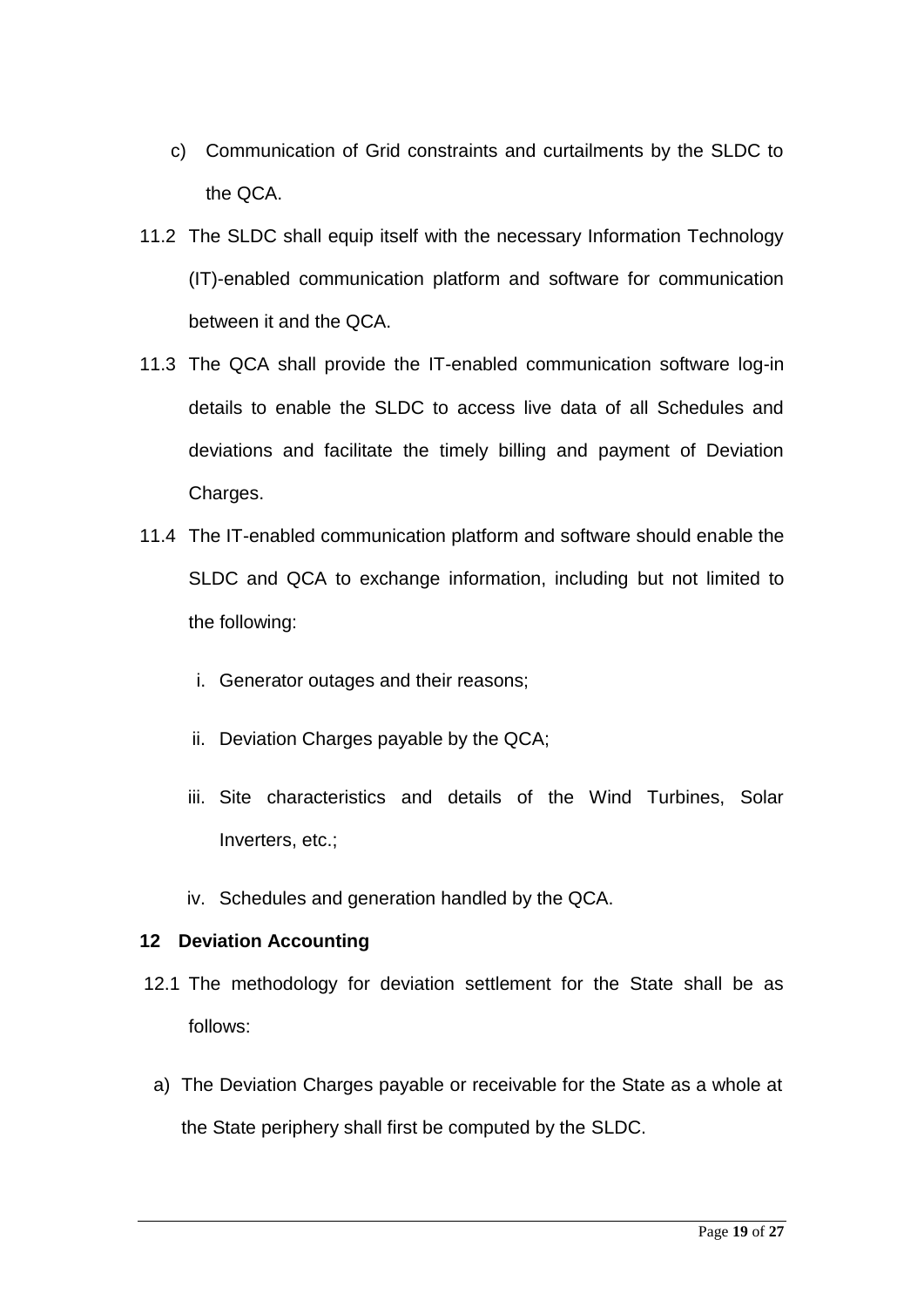- b) The SLDC shall compute the impact of the deviation of the Solar and Wind Energy Generation and its contribution to the Deviation Charge at the State periphery.
- c) The SLDC shall compute the Absolute Error, i.e. the difference between the scheduled and the actual energy injected, in respect of each Pooling Sub-Station and each Generator feeding energy directly to another Sub-Station, and shall accordingly determine the amounts payable on account of the Deviation Charge in accordance with Regulations 7 and 8.
- d) Any shortfall in the aggregate amount of Deviation Charge payable by Solar and Wind Energy Generators at the State periphery and the amount receivable from them by the State Deviation Pool Account shall be accounted for separately.

## 12.2 **Settlement of Deviation Charges**

The SLDC shall compute the deviations from the Schedule, determine the Deviation Charges payable and bill the QCA accordingly.

#### **13 Payment Mechanism for Deviation Settlement**

13.1 The QCA shall pay the amount of Deviation Charges to the SLDC, and collect it from the concerned Generators in proportion to their actual generation:

Provided that the onus of ensuring the payment of the Deviation Charges to the SLDC by the QCA shall remain that of the concerned Generators.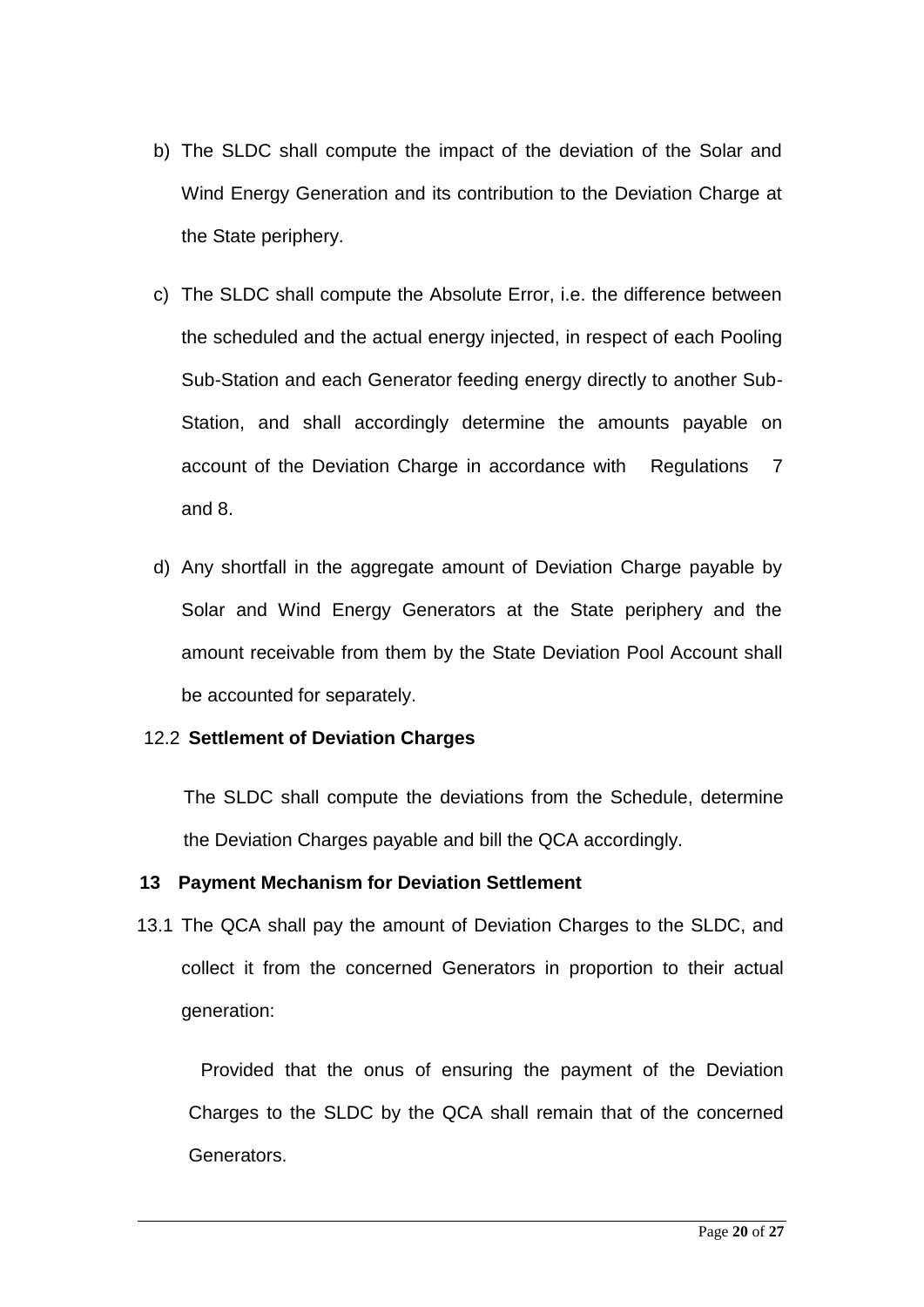13.2 The Deviation Charges shall be paid within ten days from the issue of the accounts and billing by the SLDC, failing which a late payment surcharge amounting to 1.25% per month shall be levied for the period of delay.

#### **14. De-Pooling of Deviation Charges**

The QCA shall de-pool the energy deviations and the Deviation Charges against each Generator in proportion to its actual generation or in proportion to Available Capacity, as may be mutually agreed between QCA and the Generators.

#### **15 Intimation of Curtailment**

- 15.1 Any curtailment imposed on the energy injection for reliable and secure Grid operation in emergent situations shall be communicated by the SLDC to the QCA through an IT-enabled communication, and no Deviation Charges shall be payable for any consequent deviations if the SLDC fails to do so.
- 15.2 In case of any curtailment planned and communicated by the SLDC due to line maintenance or other reasons in certain time blocks of a day, the QCA shall be responsible for curtailing the generation at site and amending the Schedule accordingly, failing which the SLDC shall revise the Schedule as required.

#### **16 Energy Accounting**

16.1 All accounts relating to deviations shall be prepared by the QCA on a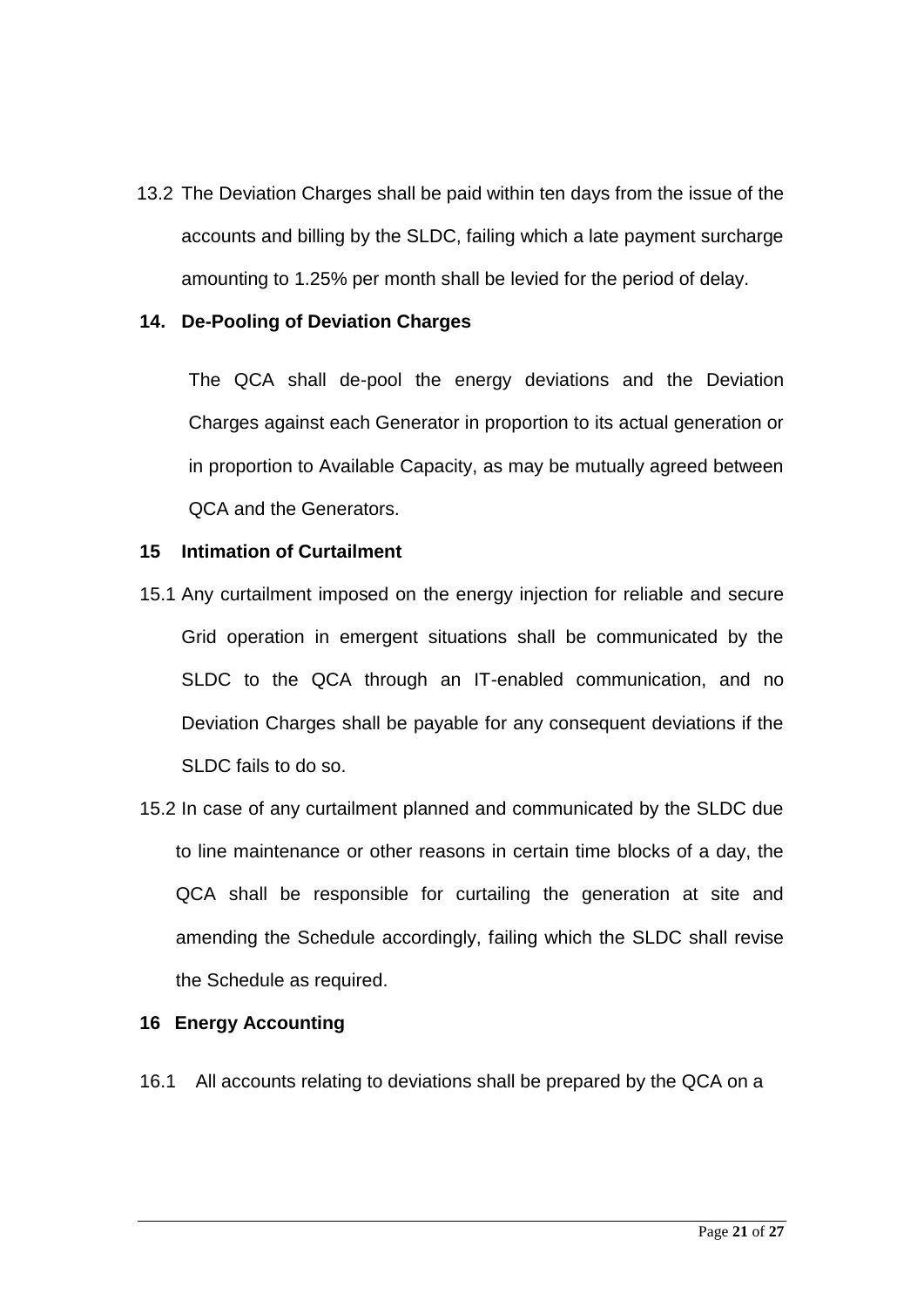weekly basis based on inputs from the SLDC, and be accessible to the SLDC through an IT-enabled system and software.

- 16.2 The SLDC shall furnish the processed data on a weekly basis by Thursday mid-night for the seven-day period ending on the previous Sunday mid-night to the concerned QCA in the prescribed format, for the preparation of weekly Energy Accounts of energy from the Pooling Sub-Station or the stand-alone Generator, as the case may be.
- 16.3 Any discrepancy communicated by the QCA within 15 days shall be corrected forthwith by the SLDC after verification.

## **PART E**

### **MISCELLANEOUS**

#### **17 Power to amend**

The Commission may, at any time, vary, alter, modify or amend any provisions of these Regulations.

#### **18 Power to remove difficulties**

If any difficulty arises in giving effect to the provisions of these Regulations, the Commission may, by general or specific order, make such provisions not inconsistent with the provisions of the Act, as may appear to be necessary for removing the difficulty.

#### **19 Power to relax**

The Commission may by general or special order, for reasons to be recorded in writing, and after giving an opportunity of hearing to the parties likely to be affected by grant of relaxation, may relax any of the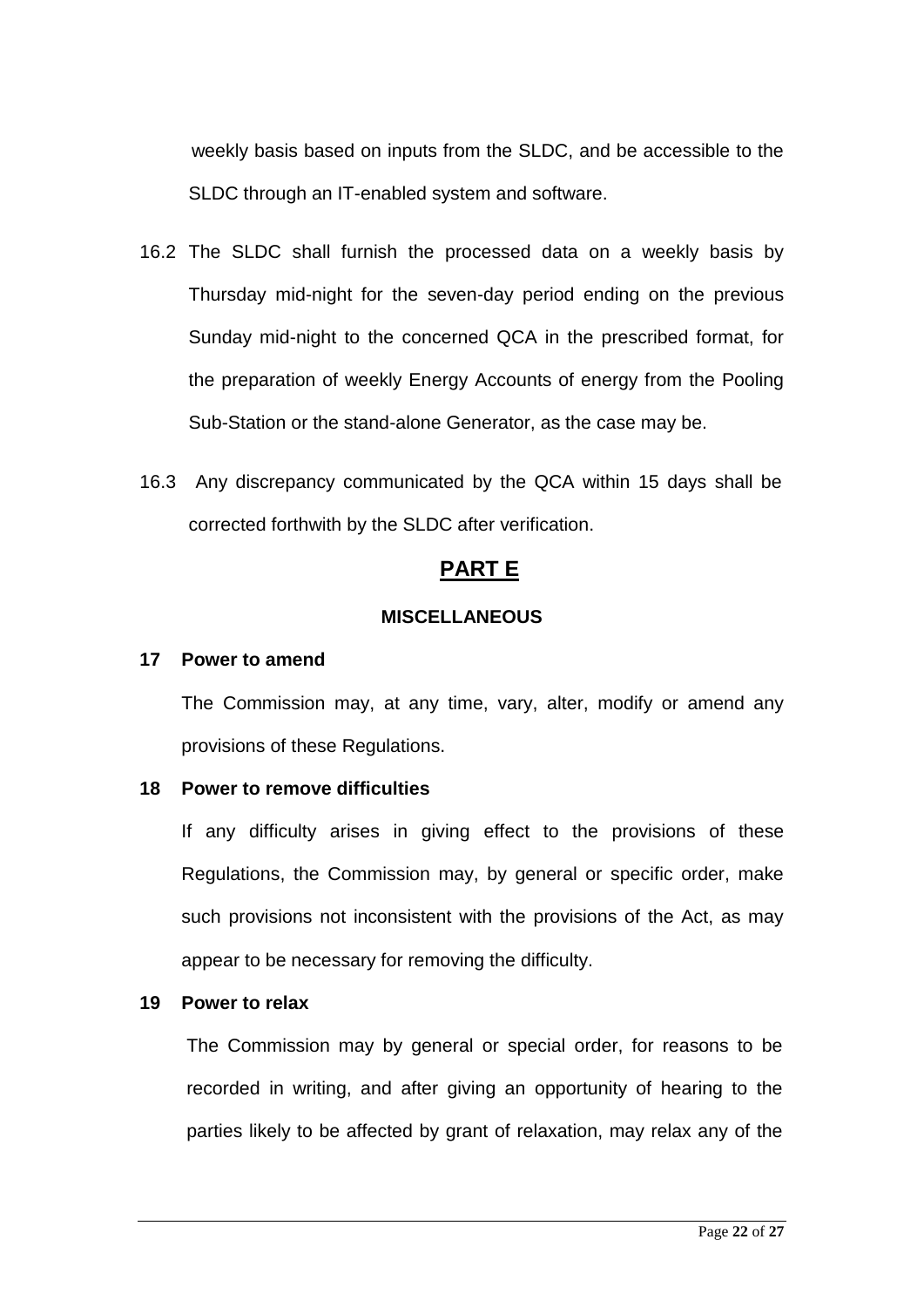provisions of these Regulations on its own motion or on an application made before it by an interested person.

> **Secretary** Tamil Nadu Electricity Regulatory Commission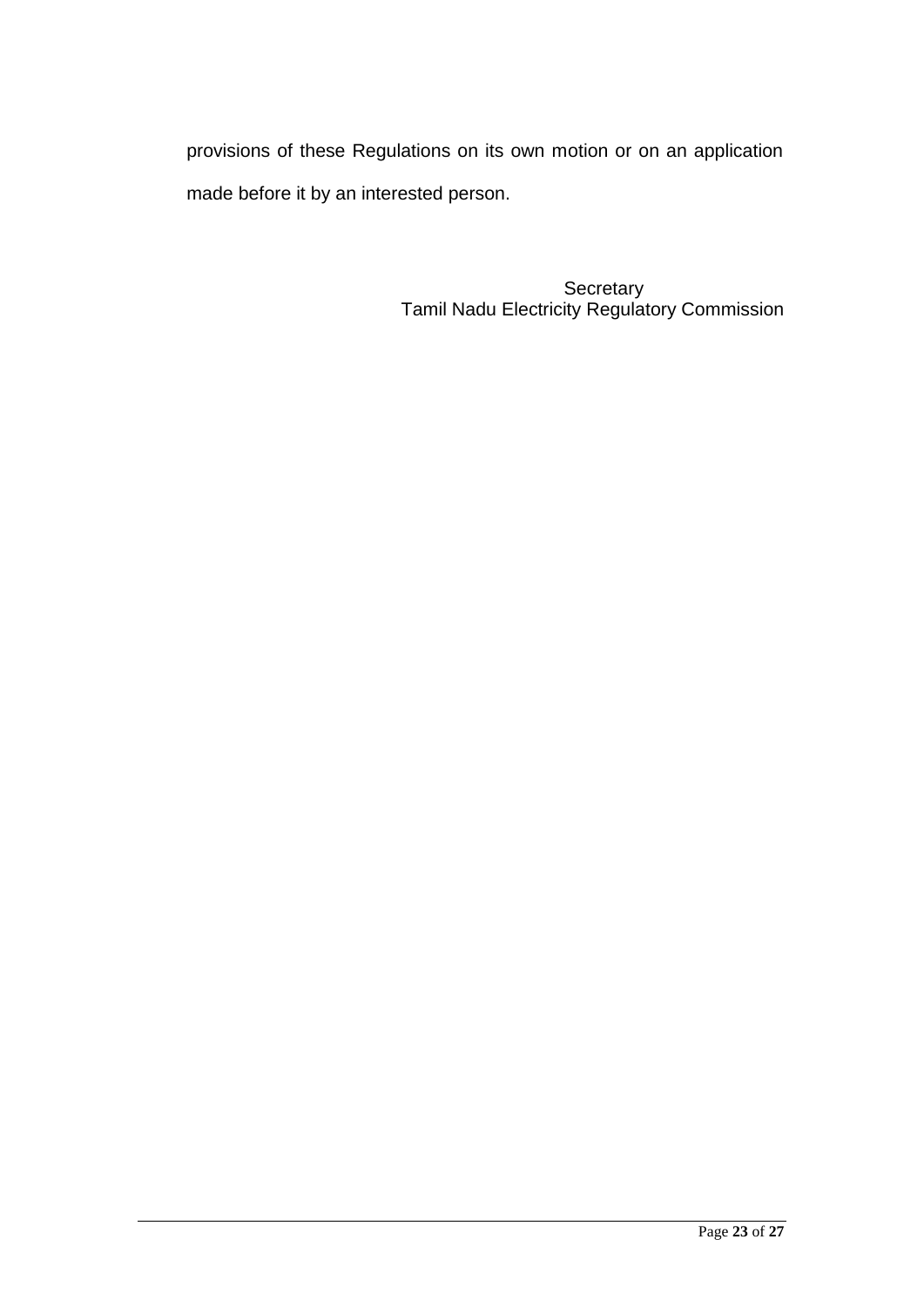# **ANNEXURE**

## **Framework for Deviation Charges for under- or over-injection by Solar and Wind Generators connected to the Intra-State Transmission network and selling or consuming power outside Tamil Nadu**

- 1. The Deviation Charges in respect of Solar and Wind Energy Generators connected to the Intra-State Transmission Network and selling or consuming power outside Tamil Nadu shall be as follows:
- a) If the actual generation is lower than scheduled, the Deviation Charges for the shortfall shall be payable by the QCA to the State Deviation Pool Account as given in Table A below:

| SI.<br>No.     | <b>%age Absolute</b><br>Error in 15-<br>minute time<br><b>block</b> | <b>Deviation Charges payable to State Deviation Pool</b><br><b>Account</b>                                                                                                                                                                 |
|----------------|---------------------------------------------------------------------|--------------------------------------------------------------------------------------------------------------------------------------------------------------------------------------------------------------------------------------------|
| 1              | $\leq$ =10%                                                         | At the fixed rate for the shortfall in energy for Absolute Error <br>upto $10%$                                                                                                                                                            |
| $\overline{2}$ | $>10\%$ but $\leq 20\%$                                             | At the fixed rate for the shortfall in energy for Absolute Error<br>upto $10\% + 110\%$ of the fixed rate for the balance energy<br>beyond 10% and upto 20%                                                                                |
| 3              | >20% but <= 30%                                                     | At the fixed rate for the shortfall in energy for Absolute Error <br>upto $10\% + 110\%$ of the fixed rate for the balance energy<br>beyond 10%, and upto 20% $+$ 120% of the fixed rate for the<br>balance energy beyond 20% and upto 30% |

## **Table A: Deviation Charges in case of under-injection**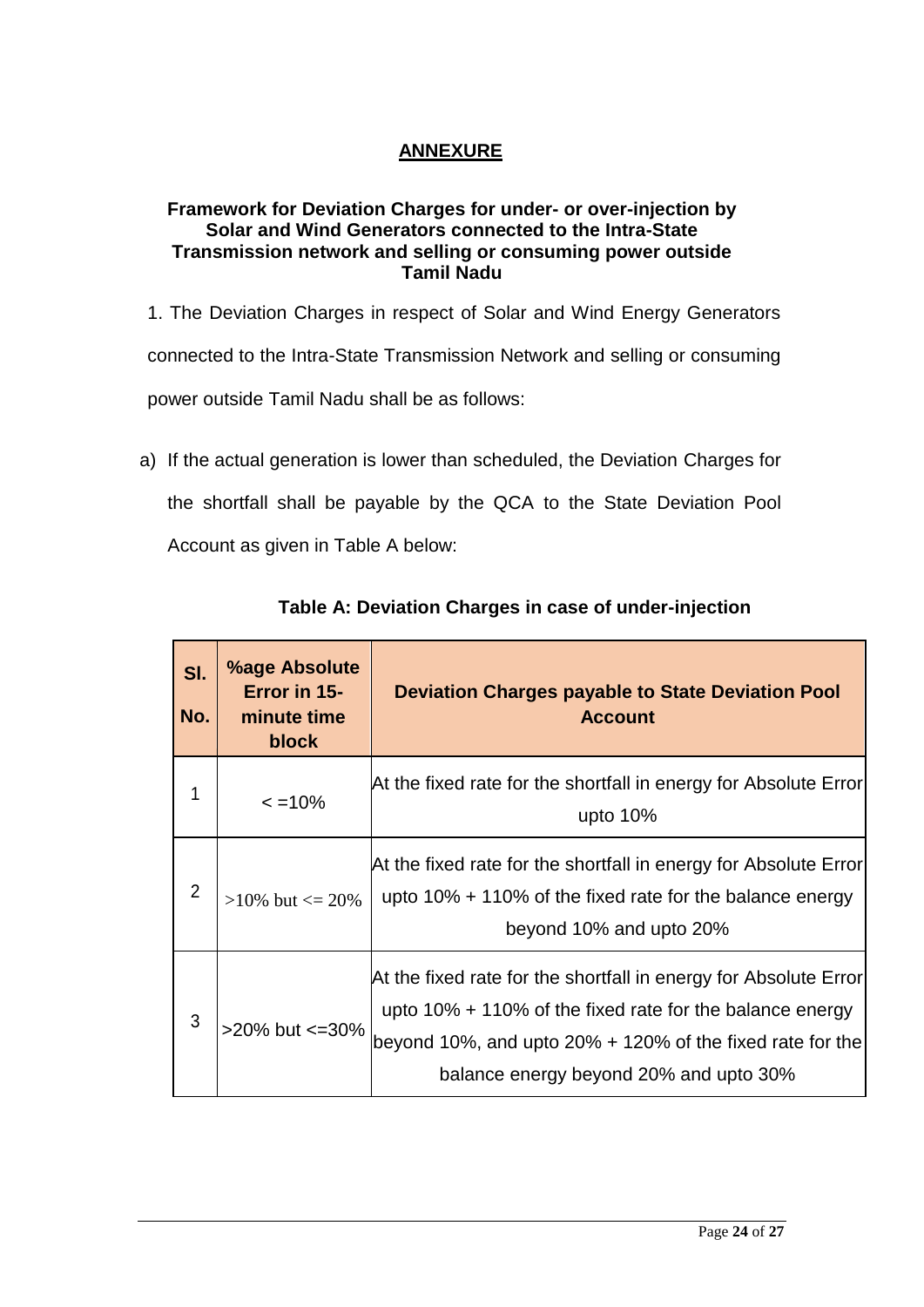| upto 10% + 110% of the fixed rate for the balance energy |
|----------------------------------------------------------|
| beyond 10% and upto 20% + 120% of the fixed rate for     |
| balance energy beyond 20% and upto 30% + 130% of the     |
|                                                          |
|                                                          |

The 'fixed rate' referred to in Table A shall be the Average Power Purchase Cost (APPC) rate at national level, as determined by the Central Commission from time to time.

- b) No Deviation charges shall be paid for excess generation above the scheduled generation to Solar or Wind energy generators.
- c) For the balancing of the deemed RPO compliance of Procurers with respect to Schedule, the aggregate deviations by Solar and Wind Energy Generators selling power outside the State shall first be netted off for the entire Pool on a monthly basis, and any remaining shortfall in generation shall be balanced through purchase of equivalent Solar or non-Solar Renewable Energy Certificates (RECs), as the case may be, by the SLDC by utilising funds from the State Deviation Pool account. In case of a positive balance of Solar or Wind Energy generation, equivalent notional RECs shall be credited to the State DSM Pool and carried forward for settlement in future.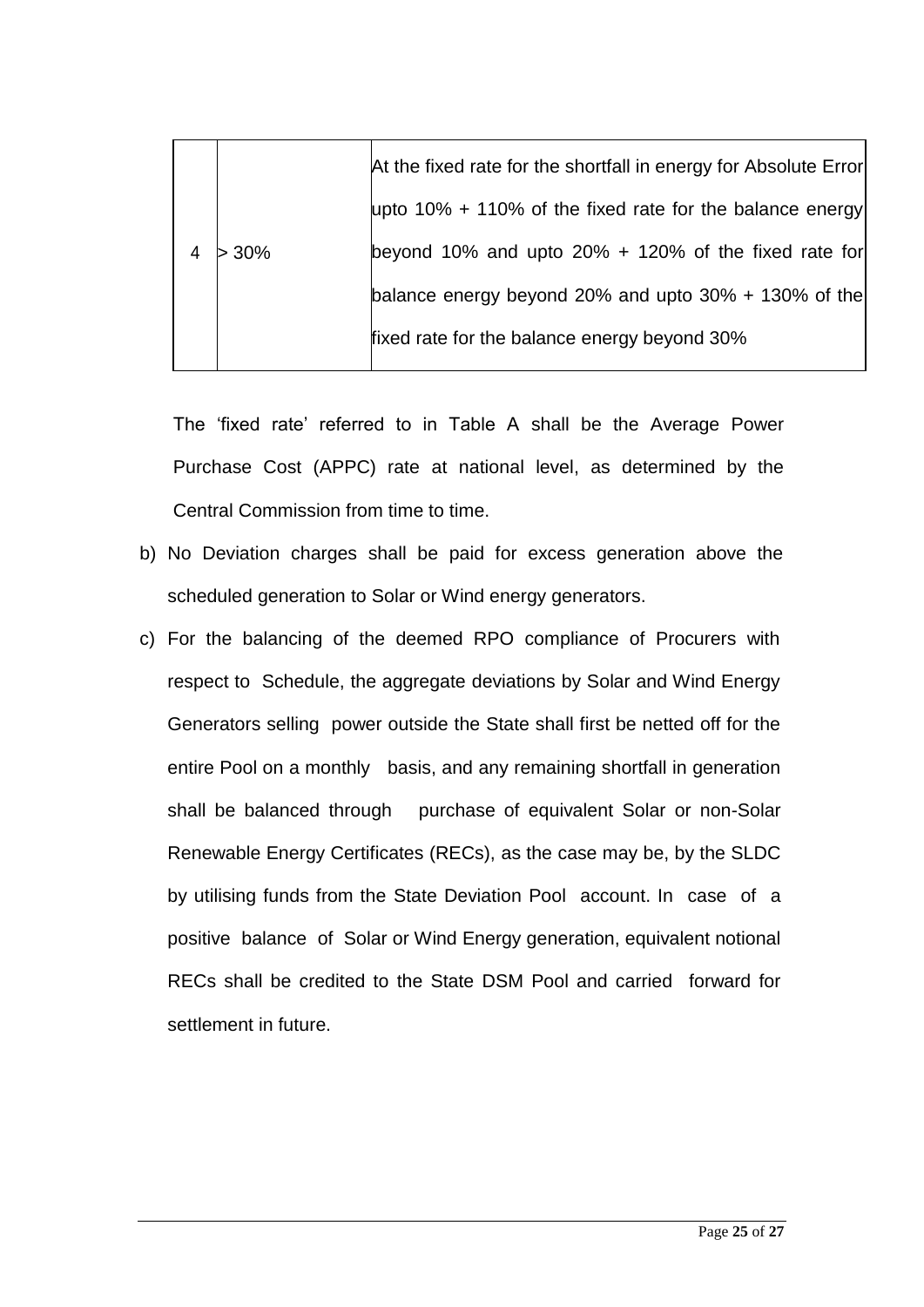#### **TAMIL NADU ELECTRICITY REGULATORY COMMISSION**

Tamil Nadu Electricity Regulatory Commission (Forecasting, Scheduling, Deviation Settlement and Related Matters of Solar and Wind Generation Sources) Regulations, 2017

## **EXPLANATORY STATEMENT**

1. Forecasting and scheduling of solar and wind generating stations is essential to maintain grid stability and security, load generation balance considering their infirm nature. The state has large renewable energy generation in both sources, wind and solar. Seamless large scale integration of renewable energy sources, specifically wind and solar is possible through forecasting and scheduling of the wind and solar generation sources.

2. The Central Electricity Regulatory Commission (CERC) notified the 'Framework on Forecasting, Scheduling & Imbalance Handling for Variable Renewable Energy Sources (Wind and Solar) in August 2015 at the inter state level. To enable states to manage, Renewable energy generating stations connected to the state grid, CERC evolved model Forecasting, Scheduling and Deviation Settlement for wind and solar generation sources regulations for the states that was endorsed by the Forum of Regulators. The above regulation underwent many changes. In line with the developments and changes that evolved over the period and after due deliberations, Commission floats this (Forecasting, Scheduling, Deviation Settlement and Related Matters of Solar and Wind Generation Sources) Regulations, 2017 seeking comments from stakeholders. The objective of the regulation is to